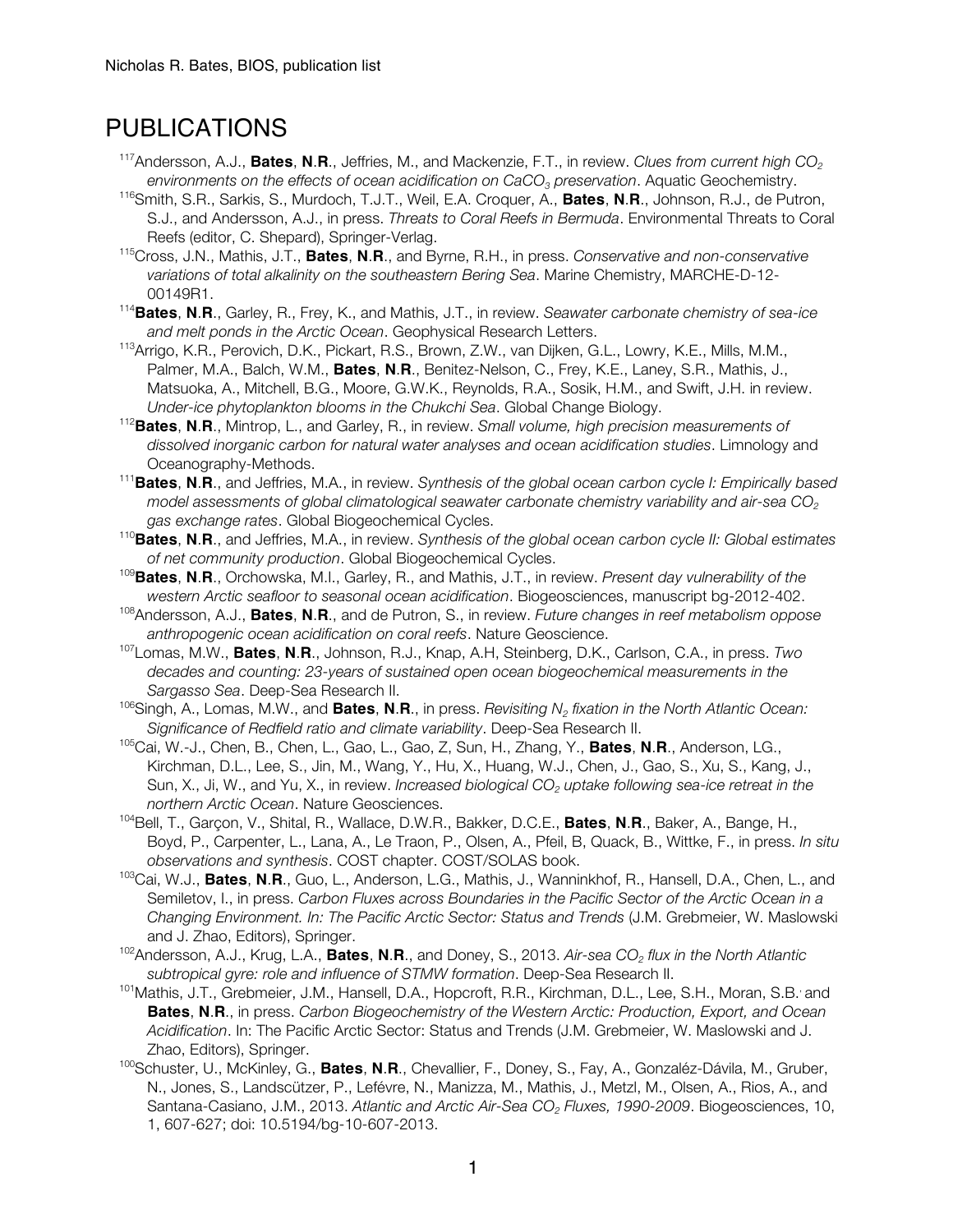- 99 Letscher, R.T., Hansell, D.A., Kadko, D., and **Bates**, **N**.**R**., 2013. *Dissolved organic nitrogen dynamics in the Arctic Ocean*. Marine Chemistry, 148, 1-8, http://dx.doi.org/10.1016/j.marchem.2012.10.002.
- 98Venti, A., Kadko, D., Andersson, A., Langdon, C., and **Bates**, **N**.**R**., 2012. *A multi tracer approach to estimate reef residence times*. Limnology and Oceanography, 10, 1078-1098; doi: 10.4319/lom.2012.10.1078.
- <sup>97</sup>**Bates**, **N**.**R**., 2012. *Multi-decadal uptake of carbon dioxide into subtropical mode waters of the North Atlantic Ocean*. Biogeosciences, 9, 2649-2659, doi: 10.10.5194/bg-9-2649-2012.
- <sup>96</sup>**Bates**, **N**.**R**., Best, M.H., Neely, K., Garley, R., Dickson, A.G., and Johnson, R.J., 2012. *Indicators of anthropogenic carbon dioxide uptake and ocean acidification in the North Atlantic Ocean*. Biogeosciences, 9, 2509-2522, doi: 10.10.5194/bg-9-2509-2012.
- 95Cross, J., Mathis, J.T., and **Bates**, **N**.**R**., 2012. *Net community production and TOC dynamics on the Bering Sea shelf in 2009*. Deep-Sea Research II, 65-70, 98-109, doi: 10.01016/j.dsr2.2012.02.003.
- 94Arrigo, K.J., Perovich, D.K., Pickart, R.S., Brown, Z.W., van Dijken, G.L., Lowry, K.E., Mills, M.M., Palmer, M.A., Balch, W.M., **Bates**, **N**.**R**., Benitez-Nelson, C., Brownlee, E., Ehn, J.K., Frey, K.E., Garley, R., Laney, S.R. Mathis, J.T., Matsuoko, A., Mitchell, B.G., Moore, G.W.K., Ortega-Retuerta, E., Plasshenski, C.M., Reynolds, R.A., and Swift, J.H., 2012. *Massive phytoplankton blooms under Arctic sea-ice*. Science, 336(6087), 1408-1409, doi: 10.1126/science.1215065.
- 93 Davies, N., Field, D., and GO Network, 2012. *A genomic network to measure Earth*. Nature.
- 92Friedrich, T., Timmermann, A., Jungclaus, J.H., Heinemann, M., Chikamoto, M., Abe-Ouch, A., Gonzalez-Davila, M., Santana-Casiano, J.M., Church, M.J., **Bates**, **N**.**R**., Gledhill, D.K., McLead, E., and Mouchet, A., 2012. *Detecting regional trends in ocean acidification against the background of natural variability*. Nature Climate Change 2(3), 167-171, doi: 10.1038/NCLIMATE1372.
- 91Poulton, A.J., Young, J.R., **Bates**, **N**.**R**., and Balch, W.M., 2011. *Biometry of Emiliania huxleyii coccoliths along the Patagonia shelf.* Marine Ecology Progress Series, 443, 1-17, doi: 10.3354meps09445.
- 90Mathis, J.T., Cross, J., and **Bates**, **N**.**R**., 2011. *The role of ocean acidification in systemic carbonate mineral suppression in the Bering Sea*. Geophysical Research Letters, L19602, doi: 10.1029/2011GL048884.
- 89Zablocki, J., Andersson, A.J., and **Bates**, **N**.**R**., 2011. *Diurnal aquatic CO2 dynamics in a Bermudian mangrove system*. Aquatic Geochemistry, 17(6), 841-859, doi: 10.1007/s10498-011-9142-3.
- <sup>88</sup>**Bates**, **N**.**R**., Cai, W.-J., and Mathis, J.T., 2011. *The ocean carbon cycle in the western Arctic Ocean: Distributions and air-sea fluxes of carbon dioxide (CO2).* Oceanography. 24(3), 186-201, doi: 10.5670/oceanog.2011.71; http://dx.doi.org/10.5670/oceanog. 2011.71.
- 87Levine, N.M., Doney, S.C., Lima I., Wanninkhof, R., Sabine, C.L., Feely, R.A., and **Bates**, **N**.**R**., 2011. *The impact of interannual variability on the uptake and accumulation of anthropogenic CO<sub>2</sub> in the North Atlantic*. Global Biogeochemical Cycles, 25, GB3022, doi:10.1029/2010GB003892
- 86Sparks, T.H., Butchart, S.H.M., Balmford, A., Bennun, L., Stanwell-Smith, D., Walpole, M., **Bates**, **N**.**R**., Bombard, B., Bruno, J., Buchanan, G., Chenery, A.M., Collen, B., Csirke, J., Diaz, R.J., Dulvey, N.K., Fitzgerald, C., Kapos, V., Mayaux, P., Selig, E., Tierney, M., Waycott, M., Wood, L., and Green, R.E., 2011. *Linked indicator sets for addressing biodiversity loss*. Oryx-The International Journal of Conservation, 45 (3), 411-419, doi:10.1017/S003060531100024X, 21 June 2011.
- <sup>85</sup>Bates, N.R., Jeffries, M.A., and Mathis, J.T., 2011. *Air-sea CO<sub>2</sub> fluxes in the Bering Sea*. Biogeosciences, 8(5), 1237-1253, doi: 10.5194/bg-8-1237-2011.
- 84Mathis, J.T., Cross, J., and **Bates**, **N**.**R**., 2011. Coupling primary production and terrestrial runoff to ocean acidification and carbonate mineral suppression in the eastern Bering Sea. Global Biogeochemical Cycles, 116, C02030, doi: 10.1029/2010JC006453, Feb. 19, 2011.
- 83 Beman, J.M., Chow, C.-E., King, A.L., Feng, Y., Fuhrman, J.A., Andersson, A., **Bates**, **N**.**R**., Popp, B.N., and Hutchins, D.A., 2011. *Global oceanic nitrification rates as a consequence of ocean acidification*. Proceedings of the National Academy of Sciences. 108(1), 208-213, doi: 10.1073/pnas.1011053108, Jan. 4, 2011.
- 82Saba, V.S., Friedrichs, M.A.M., Carr, M.-E., Antoine, D., Armstrong, R.A., Asanuma, I., Aumont, O., **Bates**, **N**.**R**., Behrenfeld, M.J., Bennington, V., Bopp, L., Bruggeman, J., Buitenhuis, E.T., Church, M.J., Ciotti, A.M., Doney, S.C., Dowell, M., Dunne, J., Dutkiewicz, S., Gregg, W., Hoepffner, N., Hyde, K.J.W., Ishizaka, J., Kameda, T., Karl, D.M., Lima, I., Lomas, M.W., Marra, J., McKinley, G.A., Mélin, F., Moore, J.K., Morel, A., O'Reilly, J., Salihoglu, B., Scardi, M., J. Smyth, T.J., Tang, S., Tjiputra, J., Uitz,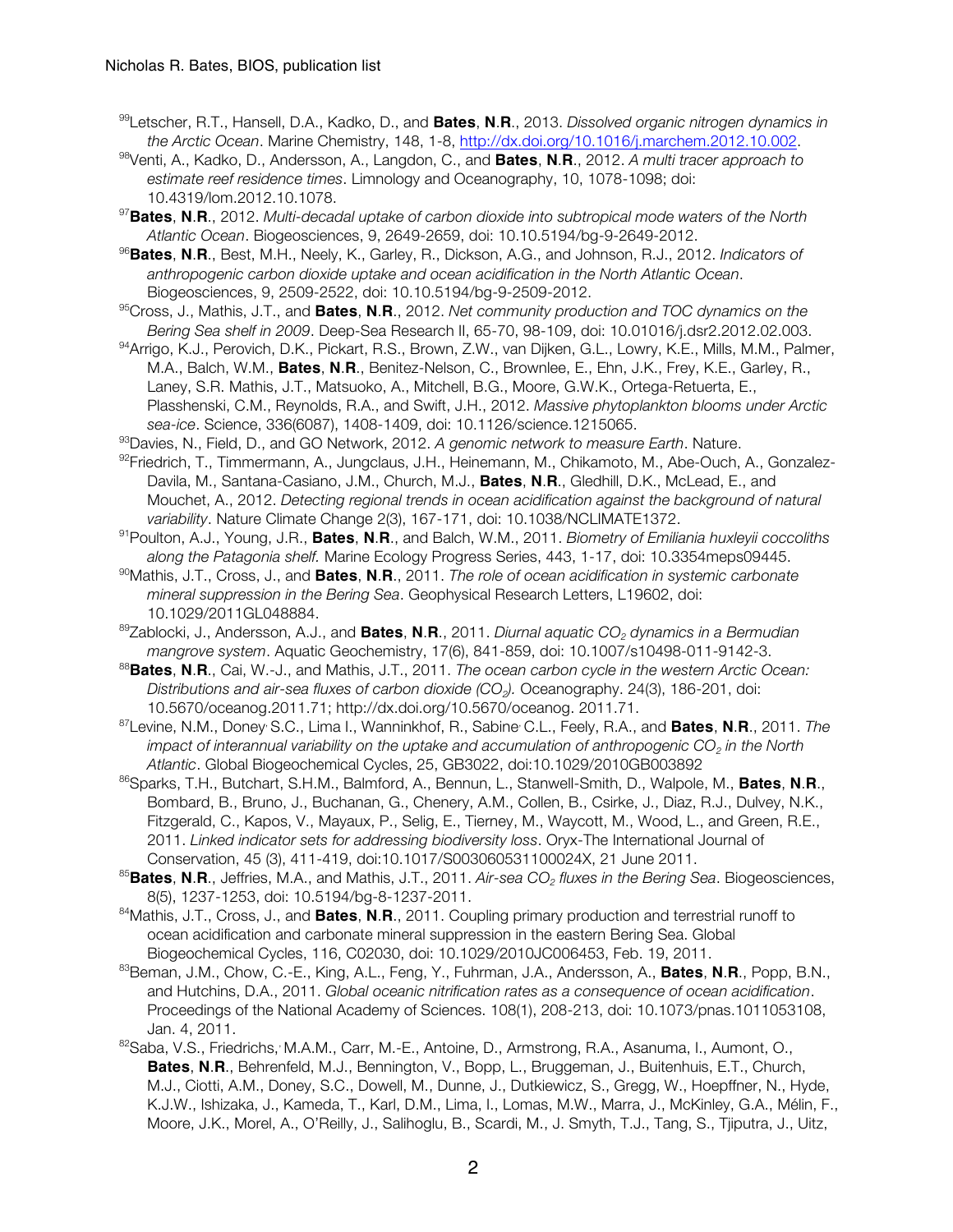J., Vichi, M., Waters, K., Westberry, T.K., and Yool, A., 2010. *The challenges of modeling depthintegrated marine primary productivity over multiple decades: A case study at BATS and HOT*. Global Biogeochemical Cycles, 24, GB3020, doi: 10.1029/2009GB003655, Sep 15, 2010.

- <sup>81</sup>**Bates**, **N**.**R**., Amat, A., and Andersson, A.J., 2010. *The interaction of carbonate chemistry and coral reef calcification: the carbonate chemistry coral reef ecosystem feedback (CREF) hypothesis*. Biogeosciences, 7 (5), 2509-2530, doi:10.5194/bg-7-2509-2010. Corrigendum: Biogeosciences, 7 (10), 3005-3006, doi: 10.5194/bg-7-3005-2010.
- 80Mathis, J.T., Cross, J., **Bates**, **N**.**R**., Moran, S.B., Lomas, M.W., and Stabeno, P.J., 2010. *Seasonal distribution of dissolved inorganic carbon and net community production on the Bering Sea shelf.* Biogeosciences, 7(5), 1769-1787, doi: 10.5194/bg-7-1769-2010.
- 79Jutterström, S., Anderson, L.G., **Bates**, **N**.**R**., Bellerby, R., Johannessen, T., Jones, E.P., Key, R.M., Lin, X., Olsen, A., and Omar, A.M., 2010. *Arctic Ocean data in CARINA*. Earth System Science Data, 2, 71- 78, Feb. 10, 2010.
- 78Lomas, M.W., Steinberg, D.K., Dickey, T.D., Carlson, C.A., Nelson, N.B., Condon, R.H., and **Bates**, **N**.**R**., 2010. *Increased ocean carbon export in the Sargasso Sea is countered by its enhanced mesopelagic attenuation*. Biogeosciences, 7 (1), 57-70.
- 77Watson, A.J, Schuster, U., Bakker, D.C.E., **Bates**, **N**.**R**., Corbiere, A., Gonzalez-Davila, M., Friedrich, T., Hauck, J., Heinze, C., Johannessen, T., Körtzinger, A., Metzl, N., Olafsson, J., Olsen, A., Oschlies, A., Padin, X.A., Pfiel, B., Santana-Casiano, M., Steinhoff, T., Telszewski, M., Rios, A.F., Wallace, D.W.R., and Wanninkhof, R., 2009. *Accurately tracking the variation in the North Atlantic sink for atmospheric CO2*. Science, 326, 1391-1393, doi: 10.1126/science.1177394, Dec. 9, 2009.
- 76 Reid, P.C., Fischer, A., Lewis-Brown, E., Meredith, M., Sparrow, M., Andersson, A.J., Antia, A., **Bates**, **N**.**R**., Bathmann, U., Beaugrand, G., Brix, H., Dye, S., Edwards, M., Furevik, T., Gangstø, R., Hátún, H., Hopcroft, R.R., Kendall, M., Kasten, S., Keeling, R., Corinne Le Quéré, C., Mackenzie, F.T., Malin, G., Mauritzen, C., Ólafsson, J., Paull, C., Rignot, E., Shimada, K., Vogt, M., Wallace, C., Wang, Z., and Washington R., 2009. *Impacts of the oceans on climate change*. Advances In Marine Biology, 56, 1- 150, doi: 10.1016/S0065-2881(09)56001-4.
- <sup>75</sup> Bates, N.R., and Mathis, J.T., 2009. *The Arctic Ocean marine carbon cycle: Evaluation of air-sea CO<sub>2</sub> exchanges, ocean acidification impacts and potential feedbacks*. Biogeosciences, 6 (11), 2433- 2459.
- 74 Birdsey, R., **Bates**, **N**.**R**., Behrenfield, M., Davis, K., Doney, S.C., Feely, R.A., Hansell, D.A., Heath, L.S., Kasischke, E., Law, B.E., Lee, C., McGuire, D., Raymond, P., and Tucker, C.J., 2009. *Carbon cycle observations: Gaps threaten climate mitigation policies*. EOS, Transactions, American Geophysical Union, 90 (34), 292-293, 25 August 2009, Paper 2009ES002647.
- 73 Marshall, J., Andersson, A., **Bates**, **N**., Dewar, W., Doney, S., Edson, J., Ferrari, R., Fratantoni, D., Gregg, M., Joyce, T., Kelly, K., Lozier, S., Lumpkin, R., Samuelson, R., Skyllingstad, E., Straneo, F., Talley, L., Toole, J., and Weller, R., 2009. *Observing the cycle of convection and restratification over the Gulf Stream system and the subtropical gyre of the North Atlantic Ocean: preliminary results from the CLIMODE field campaign*. Bulletin of the American Meteorological Society, 90, 1337-1350, doi:10.1175/2009BAMS2706.1, Sep. 2009.
- 72 **Bates**, **N**.**R**., Mathis, J.T., and Cooper, L., 2009. *The effect of ocean acidification on biologically induced seasonality of carbonate mineral saturation states in the Western Arctic Ocean*. Journal of Geophysical Research-Oceans, 114, C11007, doi:10.1029/2008JC004862.
- 71 Lomas, M.W., Roberts, N., Lipschultz, F., Krause, J.W., Nelson, D.M., and **Bates**, **N**.**R**., 2009. *Biogeochemical responses to late-winter storms in the Sargasso Sea. IV. Rapid succession of major phytoplankton groups*. Deep-Sea Research I, 56(6), 892-908, doi:10.1016/j.dsr.2009.03.004.
- 70 Dickey, T.D., **Bates**, **N**., Byrne, R.H., Chang, G., Chavez, F.P., Feely, R.H., Hansen, A., Karl, D., Moore, C., Wanninkhof, R., and Sabine C.L., 2009. *The NOPP O-SCOPE and MOSEAN Projects: Advanced sensing for ocean observing systems*. Oceanography, 22 (2), 168-181, June 2009.
- <sup>69</sup>Takahashi, T., Sutherland, S.C., Wanninkhof, R., Sweeney, C., Feely, R.A., Chipman, D.W., Hales, B., Friederich, G., Chavez, F., Watson, A., Bakker, D.C.E., Schuster, U., Metzl, N., Yoshikawa-Inoue, H., Ishii, M., Midorikawa, Nojiri, Y., Kortzinger, A., Steinhoff, T., Hoppema, M., Olafsson, J., Arnarson, T.S., Tilbrook, B., Johannessen, T., Olsen, A., Bellerby, R., Wong, C.S., Delille, B., **Bates**, **N**.**R**., and de Baar, H.J.W., 2009. Climatological mean and decadal change in surface ocean pCO<sub>2</sub>, and net sea-air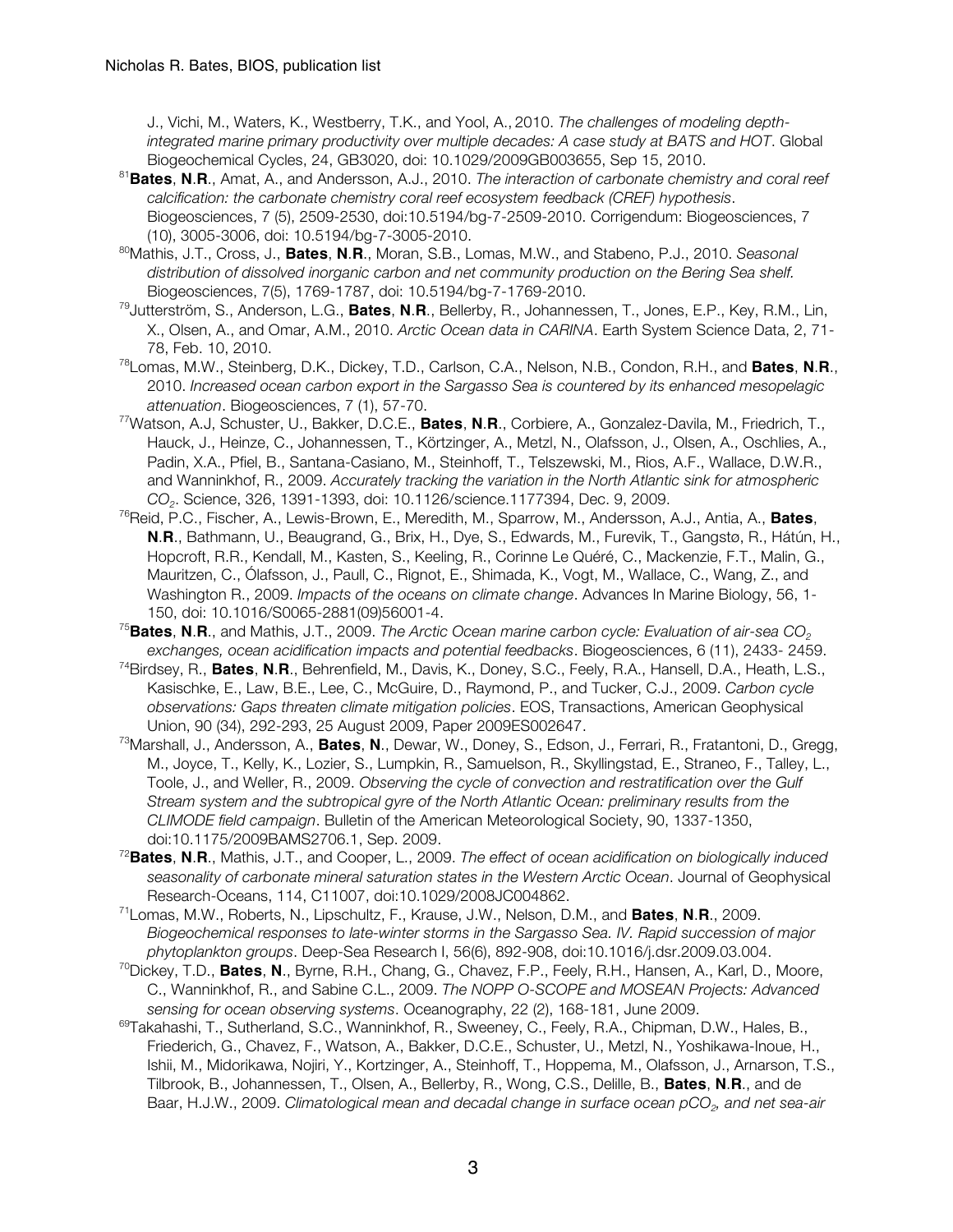*CO2 flux over the global oceans*. Deep-Sea Research II, 56 (8-10), 554-577, doi:10.1016/j.dsr2.2008.12.009.

- 68Schuster, U., Watson, A.J., **Bates**, **N**.**R**., Corbiere, A., Gonzalez-Davila, M., Metzl, N., Pierrot, D., and Santana-Casiano, M., 2009. *Trends in North Atlantic sea-surface fCO<sub>2</sub> from 1990 to 2006*. Deep-Sea Research II, 56, 620-629, doi:10.1016/j.dsr2.2008.12.011.
- 67 Mathis, J.T., **Bates**, **N**.**R**., Hansell, D.A., and Babila, T., 2009. *Net community production in the northeastern Chukchi Sea*. Deep-Sea Research II, 56(17), 1213-1222, doi:10.1016/j.dsr2.2008.10.017.
- 66 Lomas, M.W., Lipschultz, F., Nelson, D.M. Krause, J.W., and **Bates**, **N**.**R**., 2009. *Biogeochemical responses to late-winter storms in the Sargasso Sea. I. Pulses of primary and new production*. Deep-Sea Research I, 56(6), 843-860, doi: 10.1016/j.dsr.2008.09.002.
- 65 Hood, R.R., Naqvi, W., Wiggert, J., Goes, J., Coles, V., McCreary, J., **Bates**, **N**.**R**., Karuppasamy, P.K., Mahowald, N., Seitzinger, S., and Meyers, G., 2008. *Research opportunities and challenges in the Indian Ocean*. EOS, Transactions, American Geophysical Union, 89(13), 125-126, doi:10.1029/2008EO130001.
- 64 Grebmeier, J.M., **Bates**, **N**.**R**., and Devol, A. 2008. *Continental Margins of the Arctic Ocean and Bering Sea. In North American Continental Margins: A Synthesis and Planning Workshop*. U.S. Carbon Cycle Science Program, Washington D.C., (Editors, B. Hales, W.-J. Cai., B.G. Mitchell, C.L. Sabine and O. Schofield, 120 pp), p. 61-72.
- 63 Andersson, A.J., Mackenzie, F.T., and **Bates**, **N**.**R**., 2008. *Life on the margin: implications of ocean acidification on Mg-calcite, high latitude and cold-water marine calcifiers*. Marine Ecology Progress Series, 373, 265-273, doi:10.3354/meps07639.
- 62 Li, Q.P., Hansell, D.A., McGillicuddy, D.J., **Bates**, **N**.**R**., and Johnson, R.J., 2008. *Tracer-based assessment of the origin and biogeochemical transformation of a cyclonic eddy in the Sargasso Sea*. Journal of Geophysical Research, 113, C10006, doi:10.1029/2008JC004840.
- 61 Lepore, K., Moran, S.B., Grebmeier, J.M., Cooper, L.W., Lalande, C., Maslowski, W., Hill, V., **Bates**, **N**.**R**., Hansell, D.A., Mathis, J.T., and Kelly, R.P., 2007. *Seasonal and interannual changes in particulate organic carbon export and deposition in the Chukchi Sea*. Journal of Geophysical Research, 112, C10024, doi:10.1029/2006JC003555.
- 60 Mathis, J.T., Hansell, D.A., Kadko, D., **Bates**, **N**.**R**., and Cooper, L.W., 2007. *Determining net dissolved organic carbon production in the hydrographically complex western Arctic Ocean*. Limnology and Oceanography, 52 (5), 1789-1799, doi: 10.4319/lo.2007.52.5.1789, Sep. 2007.
- 59Andersson, A.J., **Bates**, **N**.**R**., and Mackenzie, F.T., 2007. *Dissolution of carbonate sediments under rising pCO2 and ocean acidification: Observations from Devil's Hole, Bermuda*. Aquatic Geochemistry, 13 (3), 237-264, doi 10.1007/s10498-007-9018-8.
- 58 **Bates**, **N**.**R**., 2007. *Interannual variability of the oceanic CO2 sink in the subtropical gyre of the North Atlantic Ocean over the last two decades*. Journal of Geophysical Research (Oceans), 112 (C9), C09013, doi: 10.1029/2006JC003759, May 4, 2007.
- 57 **Bates**, **N**.**R**., and Peters, A.J., 2007. *The contribution of atmospheric acid deposition to ocean acidification in the subtropical North Atlantic Ocean*. Marine Chemistry, 107 (4), 547-558, doi:10.1016/j.marchem.2007.08.002.
- 56 McGillicuddy, D.J., Anderson, L.A., **Bates**, **N**.**R**., Bibby, T., Buesseler, K.O., Carlson, C.A., Davis, C.S., Ewart, C., Falkowski, P.G., Goldthwait, S.A., Hansell, D.A., Jenkins, W.J., Johnson, R., Kosnyrev, V.K., Ledwell, J.R., Li, Q.P., Siegel, D.A., and Steinberg, D.K., 2007. *Eddy/wind interactions stimulate extraordinary mid-ocean plankton blooms.* Science, 316 (5827), 1016-1021, doi:10.1126/science.1136256.
- 55 Mathis, J.T., Pickart, R.S., Hansell, D.A., Kadko, D., and **Bates**, **N**.**R**., 2007. *Eddy transport of organic carbon and nutrients from the Chukchi Shelf: Impact on the upper halocline of the western Arctic Ocean*. Journal of Geophysical Research (Oceans), 112, C05011, doi: 10.1029/2006JC003899.
- <sup>54</sup> Bates, N.R., Moran, S.B., Hansell, D.A., and Mathis, J.T., 2006. *An increasing CO<sub>2</sub> sink in the Arctic Ocean due to sea-ice loss*? Geophysical Research Letters, 33, L23609, doi:10.1029/2006GL027028.
- 53 **Bates**, **N**.**R**., 2006. *Air-sea CO2 fluxes and the continental shelf pump of carbon in the Chukchi Sea adjacent to the Arctic Ocean*. Journal of Geophysical Research (Oceans), 111, C10013, doi:10.1029/2005JC003083.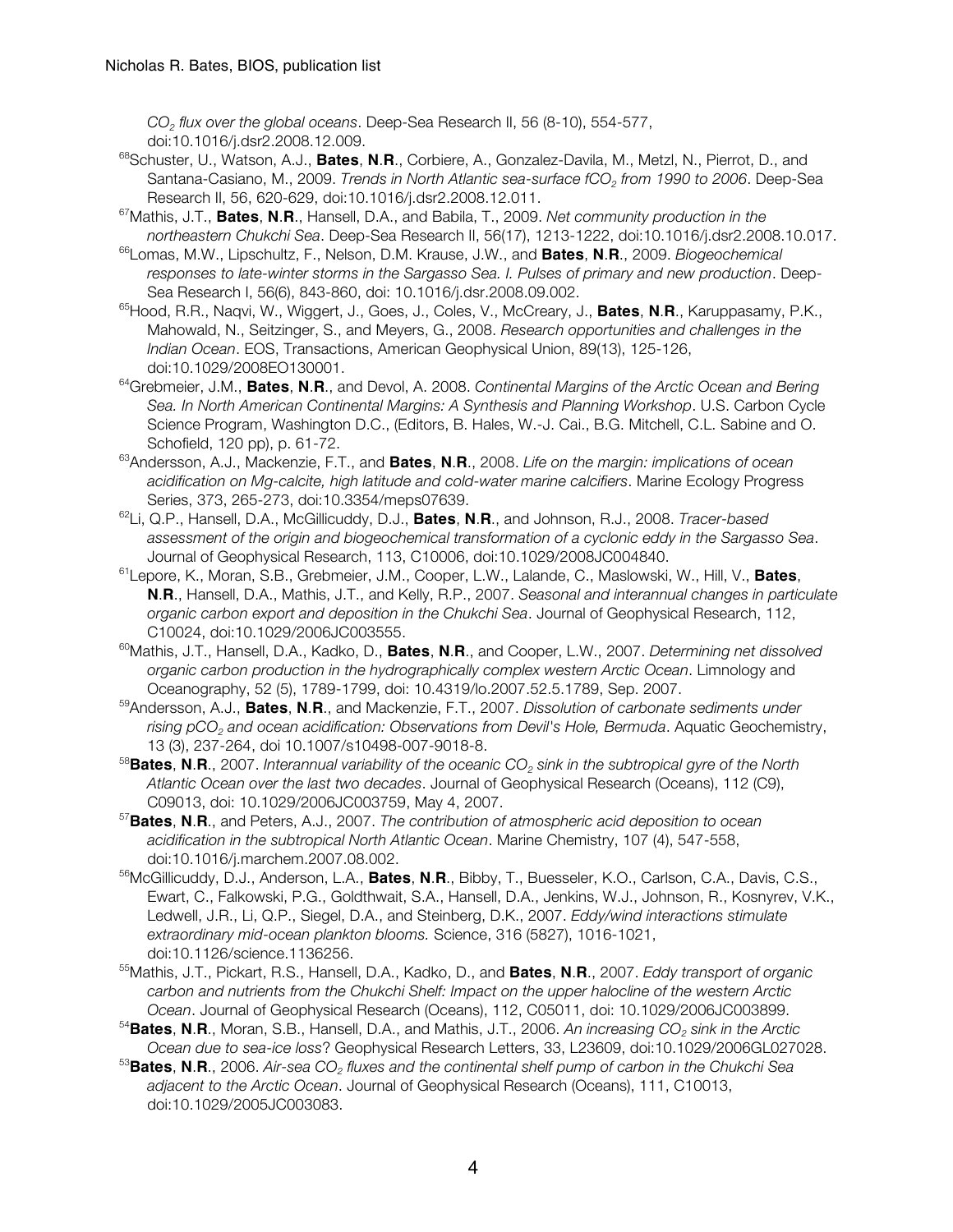- 52 **Bates**, **N**.**R**., Pequignet, A.C., and Sabine, C.L. 2006. *Ocean carbon cycling in the Indian Ocean: II. Estimates of net community production*. Global Biogeochemical Cycles, 20 (3), GB3021, doi:10.1029/2005GB002492.
- 51 **Bates**, **N**.**R**., Pequignet, A.C., and Sabine, C.L. 2006. *Ocean carbon cycling in the Indian Ocean: 1. Spatiotemporal variability of inorganic carbon and air-sea CO<sub>2</sub> gas exchange. Global Biogeochemical* Cycles, 20 (3), GB3020, doi:10.1029/2005GB002491.
- 50 Brix, H., Gruber, N., Karl, D.M., and **Bates**, **N**.**R**., 2006. *On the relationships between primary, net community, and export production in subtropical gyres*. Deep-Sea Research II, 53 (5-7), 698-717, doi:10.1016/j.dsr2.2006.01.024.
- 49Hood, R.R., Laws, E.A., Armstrong, R.A., **Bates**, **N**.**R**., Brown, C.W., Carlson, C.A., Chai, F., Doney, S.C., Falkowski, P.G., Feely, R.A., Friedrichs, M.A.M., Landry, M.R., Moore, J.K., Nelson, D.M., Richardson, T.L., Salihoglu, B., Schartau, M., Toole, D.A, and Wiggert, J.D., 2006. *Pelagic functional group modeling: Progress, challenges and prospects*. Deep-Sea Research I, 53 (5-7), 459-512, doi:10.1016/j.dsr2.2006.01.025.
- 48 Walsh, J.J., Dieterle, D.A., Maslowski, W., Grebmeier, J.M., Whitledge, T.E., Flint, M., Sukhanova. I.N., **Bates**, **N**., Cota, G.F., Stockwell, D., Moran, S.B., Hansell, D.A., and McRoy, C.P., 2005. *A numerical model of neglected spring primary production within the Chukchi/Beaufort Seas*. Deep-Sea Research II, 52, 3541-3568, doi: 1016/j.dsr2.2005.09.009.
- 47 **Bates**, **N**.**R**., Best, M.H.P., and Hansell, D.A., 2005. *Spatio-temporal distribution of dissolved inorganic carbon and net community production in the Chukchi and Beaufort Seas*. Deep-Sea Research II, 52 (22-24), 3303-3323, doi:10.1016/j.dsr2.2005.10.005.
- 46 Mathis, J.T., Hansell, D.A., and **Bates**, **N**.**R**., 2005. *Strong hydrographic controls on spatial and seasonal variability of dissolved organic carbon in the Chukchi Sea*. Deep-Sea Research, 52 (22-24), 3245-3258, doi:10.1016/j.dsr2.2005.10.002.
- 45 Moran, S.B., Kelly, R.P., Hagstrom, K., Smith, J.N., Grebmeier, J.M., Cooper, L.W., Cota, G.F., Walsh, J.J., **Bates**, **N**.**R**., Hansell, D.A., Maslowski, W., Nelson, R.P., and Mulsow, S., 2005. *Seasonal changes in POC export flux in the Chukchi Sea and implications for water column-benthic coupling in Arctic shelves*. Deep-Sea Research, 52 (22-24), 3427-3451, doi:10.1016/j.dsr2.2005.09.011.
- 44 **Bates, N.R.,** Hansell, D.A., Moran, S.B., and Codispoti, L.A., 2005. *Seasonal and spatial distributions of particulate organic matter (POM) in the Chukchi and Beaufort Seas*. Deep-Sea Research II, 52 (22-24), 3324-3343, doi:10.1016/j.dsr2.2005.10.003.
- 43 Hansell, D.A., Kadko, D., and **Bates**, **N**.**R**., 2004. *Degradation of terrigenous dissolved organic carbon in the western Arctic Ocean*. Science, 304 (5672), 858-861, doi: 10.1126/science.1096175.
- 42 Lomas, M., and **Bates**, **N**.**R**., 2004. *Potential controls on interannual partitioning of organic carbon during the winter/spring phytoplankton bloom at the Bermuda Atlantic Time-series Study (BATS) site*. Deep-Sea Research II, 51 (11), 1619-1636, doi:10.1016/ j.dsr.2004.06.007.
- 41 **Bates**, **N**.**R**., and Hansell, D.A., 2004. *Temporal variability of excess nitrate in the subtropical mode water of the North Atlantic Ocean*. Marine Chemistry, 84 (3-4), 225-241, doi:10.1016/j.marchem.2003.08.003, Jan. 2004.
- 40 Hansell, D.A., **Bates**, **N**.**R**., and Olson, D.B., 2004. *Excess nitrate and nitrogen fixation in the North Atlantic Ocean*. Marine Chemistry, 84 (3-4), 243-265, doi:10.1016/ j.marchem.2003.08.004, Jan. 2004.
- 39Karl, D.M., **Bates**, **N**.**R**., Emerson, S., Harrison. P.J., Jeandal, C., Liu, K.K., Marty J.-C., Michaels A.F., Miquel, J.C., Neuer, S., Nojiri, Y., and Wong, C.S., 2003. *Temporal studies of biogeochemical processes in the world's oceans during the JGOFS era*. In *Ocean Biogeochemistry: The Role of the Ocean Carbon Cycle in Global Climate Change*. (M.R. Fasham, ed.), Springer, pp. 239-265.
- 38 Gruber, N., **Bates**, **N**.**R**., and Keeling, C.D., 2002. *Interannual variability in the North Atlantic Ocean carbon sink.* Science, 298 (5602), 2374-2378, doi: 10.1126/science.1077077, Dec. 20, 2002.
- 37 **Bates**, **N**.**R**., Pequignet, A.C., Johnson, R.J., and Gruber, N. 2002. *A short-term sink for atmospheric CO2 in subtropical mode water of the North Atlantic Ocean*. Nature, 420 (6915), 489-493, doi:10.1038/nature01253, Dec. 5, 2002.
- 36 Lomas, M., **Bates**, **N**.**R**., Knap, A.H., Karl, D.A., Lukas, R., Landry, M.R., Bidigare, R.R., Steinberg, D.A., and Carlson, C.A., 2002. *Refining our understanding of ocean biogeochemistry and ecosystem functioning*. EOS, November 2002.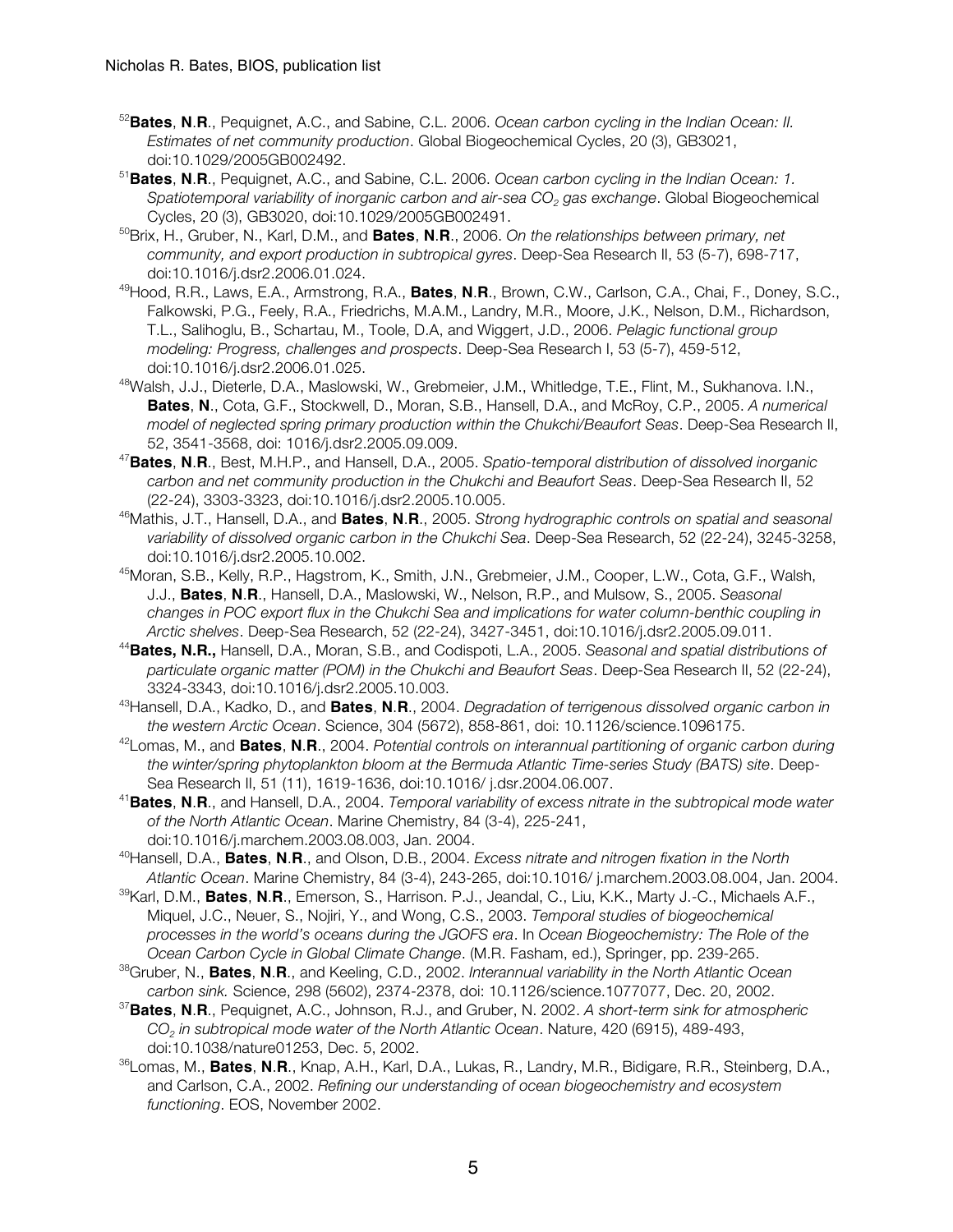- 35 Takahashi, T., Sutherland, S.C., Sweeney, C., Poisson, A., Metzl, N., Tilbrook, B., **Bates**, **N**., Wanninkhof, R., Feely, R.A., Sabine, C., Olafsson, J., and Nojiri, Y., 2002. *Global sea–air CO<sub>2</sub> flux based on climatological surface ocean pCO2, and seasonal biological and temperature effects*. Deep-Sea Research II, 49 (9-10), 1601-1622, doi:10.1016/S0967-0645(02)00003-6.
- <sup>34</sup> Bates, N.R., 2002. Interannual variability in the global ocean uptake of CO<sub>2</sub>. Geophysical Research Letters, 29 (5), 1059-1064, doi:10.1029/2001GL013571, Mar. 1, 2002.
- 33 Lipschultz, F.J., **Bates**, **N**.**R**., Carlson, C.A., and Hansell, D.A., 2002. *New production in the Sargasso Sea: History and current status*. Global Biogeochemical Cycles, 16 (1), 1001, doi:10.1029/2000GB001319, Mar. 2002.
- <sup>32</sup>Bates, N.R., 2002. *Seasonal variability of the effect of coral reefs on seawater CO<sub>2</sub> and air-sea CO<sub>2</sub> exchange. Limnology and Oceanography*, 47 (1), 43-52, Jan. 2002.
- 31 Karl, D.M., Dore, J.E., Michaels, A.F., and **Bates**, **N**.**R**., 2001. *The U.S. JGOFS Time-series Observation Programs*. Oceanography, 14(4), 6-17, November 2001.
- <sup>30</sup>Bates, N.R., and Merlivat, L., 2001. The influence of short-term wind variability on air-sea CO<sub>2</sub> exchange. Geophysical Research Letters, 28 (17), 3281-3284, doi: 10.1029/2001GL012897, Sep. 1, 2001.
- <sup>29</sup>**Bates**, **N**.**R**., Samuels, L., and Merlivat, L., 2001. *Biogeochemical and physical factors influencing seawater fCO2 and air-sea CO2 exchange on the Bermuda coral reef*. Limnology and Oceanography, 46 (4), 833-846, Jun. 2001.
- <sup>28</sup>Nelson, N.B., **Bates, N.R.**, Siegel, D.A., and Michaels, A.F., 2001. *Spatial variability of the CO<sub>2</sub> sink in the Sargasso Sea*. Deep-Sea Research II, 48 (8-9), 1801-1821, doi:10.1016/S0967-0645(00)00162-4.
- 27Hood, R.R., **Bates**, **N**.**R**., Capone, D.G., and Olson, D.B., 2001. *Modeling the effect of nitrogen fixation on carbon and nitrogen fluxes at BATS*. Deep-Sea Research II, 48 (8-9), 1609-1648, doi:10.1016/S0967-0645(00)00160-0.
- 26Ono, S., Ennyu, A., Najjar, R.G., and **Bates**, **N**.**R**., 2001. *Shallow remineralization in the Sargasso Sea estimated from seasonal variations in oxygen, dissolved inorganic carbon and nitrate*. Deep-Sea Research II, 48 (8-9), 1567-1582, doi:10.1016/S0967-0645(00)00154-5.
- <sup>25</sup> Bates, N.R., 2001. *Interannual variability of oceanic CO<sub>2</sub> and biogeochemical properties in the Western North Atlantic subtropical gyre. Deep-Sea Research II*, 48 (8-9), 1507-1528, doi:10.1016/S0967- 0645(00)00151-X.
- 24Steinberg, D.K, Carlson, C.A., **Bates**, **N**.**R**., Johnson, R.J., Michaels, A.F., and Knap, A.H., 2001. *Overview of the US JGOFS Bermuda Atlantic Time-series Study (BATS): a decade-scale look at ocean biology and biogeochemistry*. *Deep-Sea Research II*, 48 (8-9), 1405-1447, doi:10.1016/S0967- 0645(00)00148-X.
- <sup>23</sup>**Bates**, **N**.**R**., Merlivat, L., Beaumont, L., and Pequignet, A.C., 2000. *Intercomparison of shipboard and moored CARIOCA buoy seawater fCO2 measurements in the Sargasso Sea*. Marine Chemistry, 72 (2- 4), 239-255, doi:10.1016/S0304-4203(00)00084-0, Dec. 2000.
- 22Steinberg, D.K., Carlson, C.A., **Bates**, **N**.**R**., Goldthwait, S.A., Madin, L.P., and Michaels, A.F., 2000. *Zooplankton vertical migration and the active transport of dissolved organic and inorganic carbon in the Sargasso Sea*. Deep-Sea Research I, 47, 137-158, doi:10.1016/S0967-0637(99)00052-7, Jan. 2000.
- 21Takahashi, T., Wanninkhof, R.H., Feely, R.A., Weiss, R.F., Chipman, D.W., **Bates**, **N**.**R**., Olafsson, J., Sabine, C.L., and Sutherland, S.G., 1999. *Net sea-air CO<sub>2</sub> flux over the global oceans: An improved estimate based on the sea-air pCO<sub>2</sub> difference. Proceedings of the Second International CO<sub>2</sub> in the* Oceans Meeting, Tsukuba, Japan, January 1999, CGER-I037-99, 9-15.
- 20Carlson, C.A., **Bates**, **N**.**R**., Hansell, D.A., and Ducklow, H.W., 1999. *Estimation of bacterial respiration and growth efficiency in the Ross Sea, Antarctica*. Aquatic Microbial Ecology, 19 (3), 229-244, doi:10.3354/ame019229, Oct. 27, 1999.
- <sup>19</sup>**Bates**, **N**.**R**., and Hansell, D.A., 1999. *A high resolution study of surface layer hydrographic and biogeochemical properties between Chesapeake Bay and Bermuda*. Marine Chemistry, 67, 1-16, doi:10.1016/S0304-4203(99)00045-6, Oct. 1999.
- 18McGillicuddy, D.J., Johnson, R., Siegel, D.A., Michaels, A.F., **Bates**, **N**.**R**., Knap, A.H., and Michaels, A.F., 1999. *Mesoscale variations of biogeochemical properties in the Sargasso Sea*. Journal of Geophysical Research, 104 (C6), 13,381-13,394, doi: 10.1029/1999JC900021, Jun. 15, 1999.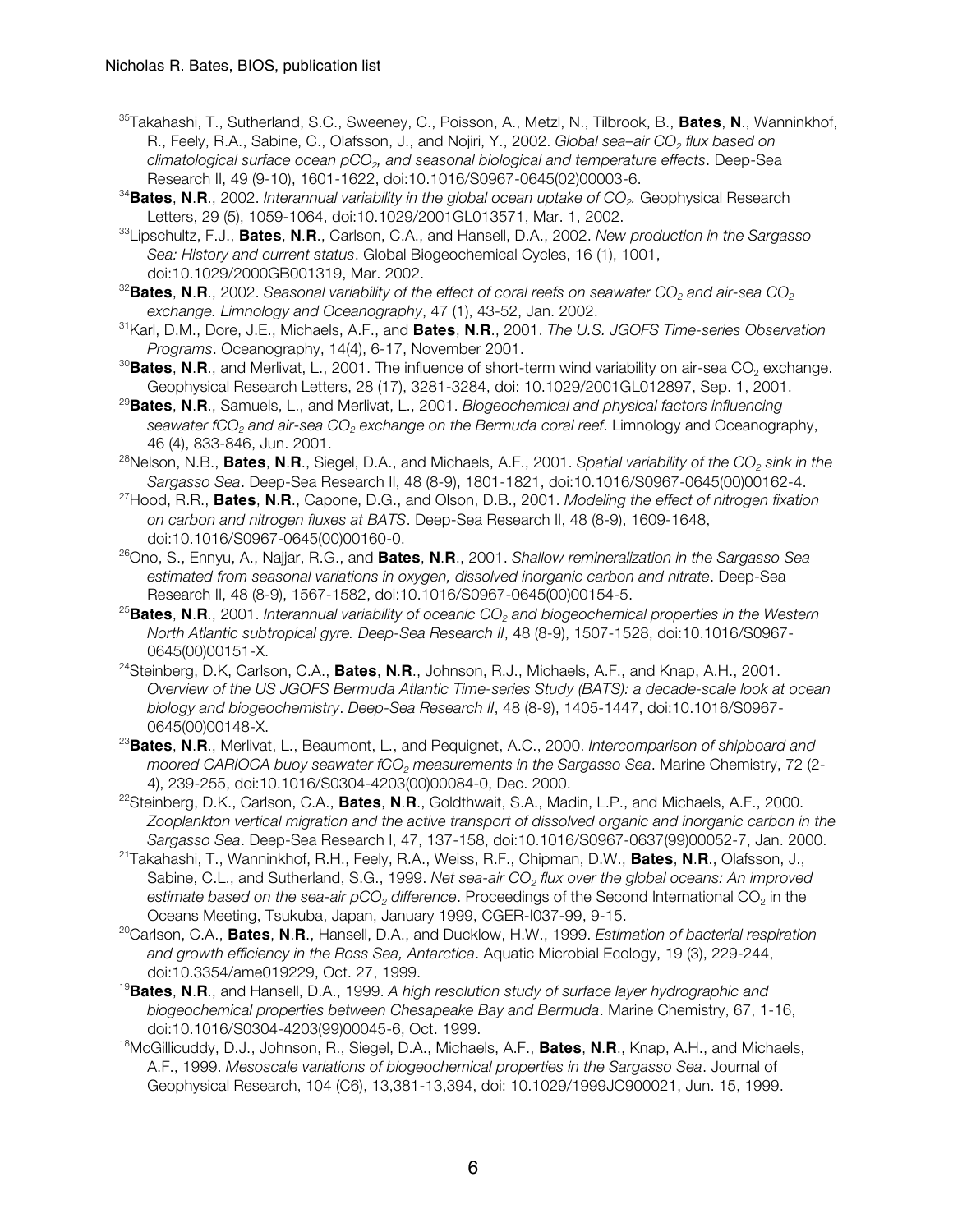- <sup>17</sup>Bates, N.R., Takahashi, T., Chipman, D.W., and Knap, A.H., 1998. *Variability of pCO<sub>2</sub> on diel to seasonal timescales in the Sargasso Sea near Bermuda*. Journal of Geophysical Research, 103 (C8), 15,567- 15,585, doi: 10.1029/98JC00247, Jul. 15, 1997.
- <sup>16</sup>**Bates**, **N**.**R**., Knap, A.H., and Michaels, A.F., 1998. *Contribution of hurricanes to local and global*
- estimates of air-sea exchange of CO<sub>2</sub>. Nature, 395, 58-61, doi: 10.1038/25703, Sep. 3, 1998.<br><sup>15</sup>Bates, N.R., Hansell, D.A., Carlson, C.A., and Gordon, L.I., 1998. Distribution of CO<sub>2</sub> species, estimates *of net community production, and air-sea CO2 exchange in the Ross Sea polynya*. Journal of Geophysical Research (Oceans), 103 (C2), 2883-2896, doi: 10.1029/97JC02473, Feb. 15, 1997.
- 14Hansell, D.A., **Bates**, **N**.**R**., and Carlson, C.A., 1997. *Predominance of vertical loss of carbon from surface waters of the equatorial Pacific Ocean*. Nature, 386 (6620), 59-61, doi:10.1038/386059a0, Mar. 6, 1997.
- 13Hansell, D.A., Carlson, C.A., **Bates**, **N**.**R**., Poisson, A.P., 1997. *Horizontal and vertical removal of organic carbon in the equatorial Pacific Ocean: a mass balance assessment*. Deep-Sea Research II, 45 (9-10), 2115-2130, doi:10.1016/S0967-0645(97)00021-0.
- <sup>12</sup>**Bates**, **N**.**R**., Michaels, A.F., and Knap, A.H., 1996. *Seasonal and interannual variability of oceanic carbon dioxide species at the US JGOFS Bermuda Atlantic Time-series Study (BATS) site*. Deep-Sea Research II, 43 (2-3), 347-383, doi:10.1016/0967-0645(95)00093-3. Corrigendum: 43 (4-6), 1435-1435.
- <sup>11</sup>**Bates**, **N**.**R**., Michaels, A.F., and Knap, A.H., 1996. *Alkalinity changes in the Sargasso Sea: Geochemical evidence of calcification*? Marine Chemistry, 51 (4), 347-358, doi: 10.1016/0304-4203(95)00068-2, Jan. 1996.
- 10Marchal, O., Monfray, P., and **Bates**, **N**.**R**., 1996. *Spring summer imbalance of dissolved inorganic carbon in the mixed layer of the northwestern Sargasso Sea*. Tellus, 48 (1), 115-134, doi: 10.1034/j.1600-0889.1996.00011.x, Feb. 1996.
- 9 **Bates**, **N**.**R**., 1995. *Investigation of the Physical and Biological Controls of the Oceanic CO2 System in the Sargasso Sea*. Ph.D. Dissertation, University of Southampton, U.K., 276pp.
- 8 Hansell, D.A., **Bates**, **N**.**R**., and Gundersen, K., 1995. *Mineralization of dissolved organic carbon in the Sargasso Sea*. Marine Chemistry, 51 (3), 201-212, doi:10.1016/0304-4203(95)00063-1, Dec. 1995.
- 7 Ducklow, H.W., Carlson, C.A., **Bates**, **N**.**R**., Knap, A.H., Michaels, A.F., Jickells, T., Williams, P.J.LeB., and McCave, I.N., 1995. *Dissolved organic carbon as a component of the biological pump in the North Atlantic Ocean*. Philosophical Transactions of the Royal Society, series B, 348, 161-167, May 30, 1995.
- $^6$ Marchal, O., Monfray, P., and **Bates, N.R**., 1995. *Seasonal cycle of CO<sub>2</sub> and O<sub>2</sub> in the euphotic zone at the U.S. JGOFS station in the Sargasso Sea*. in Modelling of Marine Biogeochemical Cycles. JGOFS-France Workshop, Gif-Sur-Yvette, Nov. 23-25, 1994, 27-35.
- 5 Michaels, A.F., **Bates**, **N**.**R**., Buesseler, K.O., Carlson, C.A., and Knap, A., 1994. *Carbon system imbalances in the Sargasso Sea.* Nature, 372, 537-540, doi: 10.1038/372537a0, Dec. 8, 1994.
- 4 **Bates**, **N**.**R**., 1994. *Discussion: Early Devonian marine isotopic signatures: brachiopods from the Upper Gaspé limestones, Gaspé Peninsula, Québec, Canada*. Journal of Sedimentary Petrology, A64(2), 405- 407, April 1, 1994.
- 3 **Bates**, **N**.**R**., and Brand, U., 1991. *Environmental and physiological influences on isotopic and elemental composition of brachiopod shell calcite: Implications for the isotopic evolution of Paleozoic oceans*. Chemical Geology (Isotope Geoscience Section), 94 (1), 67-78, doi: 10.1016/0168-9622(91)90041-T, Nov. 1, 1991.
- 2 **Bates**, **N**.**R**., 1990. *The Biogeochemistry of Paleozoic Brachiopods from New York State and Southern Ontario*. M.Sc. Thesis, Brock University, Canada, 254pp.
- 1 **Bates**, **N**.**R**., and Brand, U., 1990. *Secular variation of calcite mineralogy: an evaluation of ooid and micrite chemistries*. Geologische Rundschau, 79 (1), 27-46, doi: 10.1007/BF01830446.

## OTHER PUBLICATIONS

9 Feely, R.A (lead author), Aoyama, M., **Bates**, **N**.**R**., Byrne, R.H., González-Dávila, M., Dore, J., Gruber, N., Hydes, D., Karl, D.M., Khatiwala, S., Kleypas, J., Lee, K., Mordy, C., Olafsson, J., Orr, J., Stramma, L., Takahashi, T., Tanhua, T., and Wanninkhof, R., (contributing authors), in review. *IPCC AR5 Chapter 3 Ocean Observations Subsection 3.7.* (submitted for inclusion to the forthcoming IPCC 5<sup>th</sup> Assessment), (\*peer reviewed).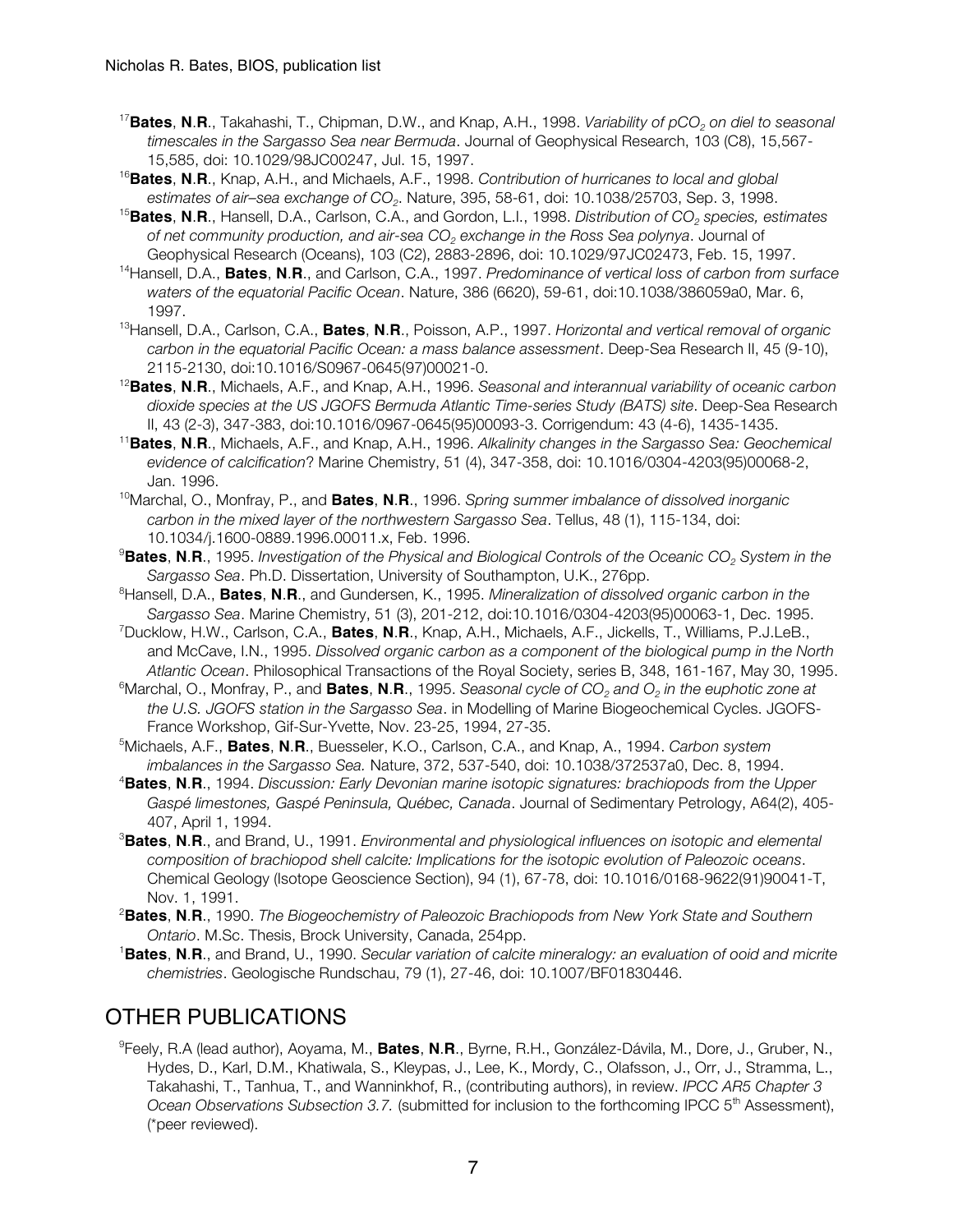- 6 Laffoley, D.d'A., Roe, H.S.J., Angel, M.V., Ardron, J., **Bates**, **N**.**R**., Boyd, I.L., Brooke, S., Buck, K.N., Carlson, C.A., Causey, B., Conte, M.H., Christiansen, S., Cleary, J., Donnelly, J., Earle, S.A., Edwards, R., Gjerde, K.M., Giovannoni, S.J., Gulick, S., Gollock, M., Hallet, J., Halpin, P., Hanel, R., Hemphill, A., Johnson, R.J., Knap, A.H., Lomas, M.W., McKenna, S.A., Miller, M.J., Miller, P., Ming, F.W., Moffitt, R., Nelson, N.B., Parson, L., Peters, A.J., Pitt, J., Rouja, P., Roberts, J., Roberts, J., Seigel, D.A., Siuda, A., Steinberg, D.K., Stevenson, A., Sumaila, V.R., Swartz, W., Trott, T.M., and Vats. V., 2011. *The protection and management of the Sargasso Sea: The golden floating rainforest of the Atlantic Ocean: Summary Science and Supporting Evidence Case.* Sargasso Sea Alliance, 44 pp (§not peer reviewed).
- <sup>5</sup>Feely, R.A., Fabry, V., Dickson, A., Gattuso, J.-P., Bijma, J., Riebesell, U., Doney, S., Turley, C., Saino, T., Lee, K., Anthony, K., Kleypas, J. (lead authors), Johannessen, T., Bellerby, R., Luchetta, A., Trull, T., Tilbrook, B., Olafsson, J., Watanabe, S., O'Dowd, C., Ward, B., Bakker, D., Hall-Spencer, J., Hardman-Mountford, N., Blackford, J., Send, U., Langdon, C., Hönisch, B., Hernandez-Ayon, J.-M., Ianson, D., Kozyr, A., **Bates**, **N**.**R**., Wanninkhof, R., Robbins, L., Hydes, D., Gledhill, D., Iglesias-Rodriguez, M.D., Lebrato, M., Balch, W.M., Newton, J., Hofmann, G., Brainard, R., Eakin, M., Salm, R., Hill, T., Sabine, C., Alin, S., Hales, B., Juranek, L., Hendee, J., Manzello, D., Musielewicz, S., Mathis, J., Sigler, M., Turk, D., Vandemark, D., Salisbury, J., Coble, P., Azetsu-Scott, K., Miller, L., Lohrenz, S., Thomas, H., and Cai, W.-J., (contributing authors), 2010. *An international observational network for ocean acidification*. Community White Paper, OceanObs09, http://www.oceanobs09.net/ (\*peer reviewed).
- 4 Borges, A.V., Alin, S.R., Chavez, F.P., Vlahos, P., Johnson, K.S., Holt, J.T. (lead authors), Balch, W.M., **Bates**, **N**.**R**., Brainard, R., Cai, W.-J., Chen, C.T.A., Currie, K., Dai, M., Degrandpre, M., Delille, B., Dickson, A., Feely R.A., Friederich, G.E., Hales, B., Hardman-Mountford, N., Hendee, J., Hernandez-Ayon, J.M., Hood, M., Huertas, E., Hydes, D., Ianson, D., Krasakopoulou, E., Litt, E., Luchetta, A., Mathis, J., McGillis, W.R., Murata A., Newton, J., Ólafsson, J., Omar A., Perez, F.F., Sabine, C., Salisbury, J.E., Salm, R., Sarma, V.V.S.S., Schneider, B., Sigler, M., Thomas, H., Turk, D., Vandemark, D., Wanninkhof, R., Ward, B., (contributing authors), 2010. *A global sea surface carbon observing system: inorganic and organic carbon dynamics in coastal oceans*. Community White Paper, OceanObs09, http://www.oceanobs09.net/ (\*peer reviewed).
- 3 **Bates**, **N**.**R**., 2009. Sensitive to climate change. The Circle. 3, 2009, p17-18, WWF publications (§not peer reviewed).
- 2 **Bates**, **N**.**R**., 2009. *Marine carbon cycle feedbacks*. In *Arctic Climate Feedbacks: Global Implications*. World Wildlife Fund Report (Editors, M. Sommerkorn and S. Hassol), World Wildlife Fund Report, 100 pp, p. 54-68. (\*note: peer-reviewed);

http://wwf.panda.org/what\_we\_do/where\_we\_work/arctic/publications/?177361/Warming-Arcticsglobal-impacts-outstrip-predictions.

1 Bindoff, N.L., Willebrand, J., Artale, V., Cazenave, A., Gregory, J., Gulev, S., Hanawa, K., Le Quéré, C., Levitus, S., Nojiri, Y., Shum, C.K., Talley, L.D., and Unnikrishnan, A., 2007. *Observations: Oceanic Climate Change and Sea Level. In: Climate Change 2007: The Physical Science Basis*. Contribution of Working Group I to the Fourth Assessment Report of the Intergovernmental Panel on Climate Change [Solomon, S., D. Qin, M. Manning, Z. Chen, M. Marquis, K.B. Averyt, M. Tignor and H.L. Miller (eds.)]. Cambridge University Press, Cambridge, United Kingdom and New York, NY, USA. **Bates** was one of 53 contributing authors to this chapter (\*peer reviewed).

### SELECTED TECHNICAL REPORTS and DATA REPORTS

49Lomas, M.W., **Bates**, **N**.**R**., Buck, K.N. and Knap, A.H., 2011. *Microbial productivity of the Sargasso Sea and how it compares to elsewhere, and the role of the Sargasso Sea in carbon sequestration – better than carbon neutral?* In Oceanography of the Sargasso Sea: Overview of Scientific Studies (Lomas, M.W., Bates, N.R., Buck, K.N., and Knap, A.H., editors), BIOS report for the Sargasso Sea Alliance, 6 pp.

48Lomas, M.W., **Bates**, **N**.**R**., Buck, K.N., and Knap, A.H., 2011. *Oceanography of the Sargasso Sea: Overview of Scientific Studies.* BIOS report for the Sargasso Sea Alliance, 94 pp.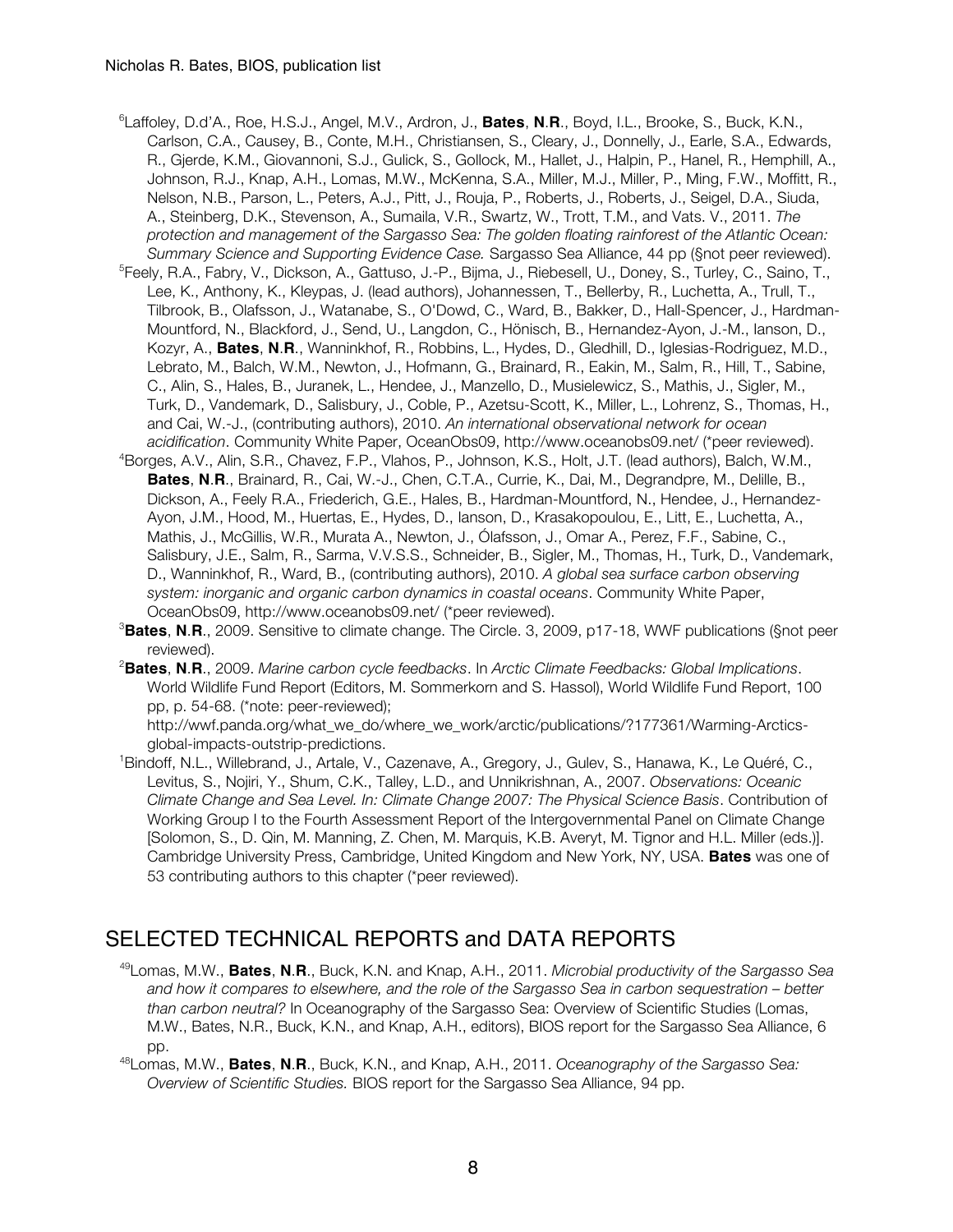- 47Lomas, M.W., and **Bates**, **N**.**R**., 2011. *Food web overview.* In Oceanography of the Sargasso Sea: Overview of Scientific Studies (Lomas, M.W., Bates, N.R., Buck, K.N., and Knap, A.H., editors), BIOS report for the Sargasso Sea Alliance, 28, 37-42.
- 46Lomas, M.W., and **Bates**, **N**.**R**., 2011. *Phytoplankton research.* In Oceanography of the Sargasso Sea: Overview of Scientific Studies (Lomas, M.W., Bates, N.R., Buck, K.N., and Knap, A.H., editors), BIOS report for the Sargasso Sea Alliance, 28-31, 37-42.
- <sup>45</sup>**Bates**, **N**.**R**., and Lomas, M.W., N.R., 2011. Marine biogeochemical cycles in the Sargasso Sea. In Oceanography of the Sargasso Sea: Overview of Scientific Studies (Lomas, M.W., Bates, N.R., Buck, K.N., and Knap, A.H., editors), BIOS report for the Sargasso Sea Alliance, 43-45, 48-52.
- <sup>44</sup>**Bates**, **N**.**R**., 2011. *The global carbon cycle and observations in the Sargasso Sea*. In Oceanography of the Sargasso Sea: Overview of Scientific Studies (Lomas, M.W., Bates, N.R., Buck, K.N., and Knap, A.H., editors), BIOS report for the Sargasso Sea Alliance, 45-47, 48-52.
- <sup>43</sup>**Bates**, **N**.**R**., 2011. *Calcium carbonate production.* In Oceanography of the Sargasso Sea: Overview of Scientific Studies (Lomas, M.W., Bates, N.R., Buck, K.N., and Knap, A.H., editors), BIOS report for the Sargasso Sea Alliance, 47, 48-52.
- <sup>42</sup>**Bates**, **N**.**R**., 2011. *Climate variability, NAO/ENSO influences on the subtropical gyre.* In Oceanography of the Sargasso Sea: Overview of Scientific Studies (Lomas, M.W., Bates, N.R., Buck, K.N., and Knap, A.H., editors), BIOS report for the Sargasso Sea Alliance, 53, 56-60.
- <sup>41</sup>**Bates**, **N**.**R**., and Peters, A.J., 2011. *Atmospheric deposition and acid precipitation, NAO/ENSO influences on the subtropical gyre.* In Oceanography of the Sargasso Sea: Overview of Scientific Studies (Lomas, M.W., Bates, N.R., Buck, K.N., and Knap, A.H., editors), BIOS report for the Sargasso Sea Alliance, 53-55, 56-60.
- <sup>40</sup>Bates, N.R., 2011. *Air-sea gas exchange, CO<sub>2</sub> and DMS.* In Oceanography of the Sargasso Sea: Overview of Scientific Studies (Lomas, M.W., Bates, N.R., Buck, K.N., and Knap, A.H., editors), BIOS report for the Sargasso Sea Alliance, 55, 56-60.
- 39 **Bates**, **N**.**R**., 2011. *Climate change and ocean acidification*. In Oceanography of the Sargasso Sea: Overview of Scientific Studies (Lomas, M.W., Bates, N.R., Buck, K.N., and Knap, A.H., editors), BIOS report for the Sargasso Sea Alliance, 61-67.
- 38 EPA, 2010. *Climate Change Indicators in the United States* [Data provider and indicator reviewer], 74 pp, EPA 430-R-10-027.
- *37* Tanhua, T., A. Olsen, M. Hoppema, S. Jutterström, C. Schirnick, S. van Heuven, A. Velo, X. Lin, A. Kozyr, M. Alvarez, D.C.E. Bakker, P. Brown, E. Falck, E. Jeansson, C. Lo Monaco, J. Olafsson, F.F. Perez, D. Pierrot, A.F. Rios, C.L. Sabine, U. Schuster, R. Steinfeldt, I. Stendardo, L.G. Anderson, **Bates**, **N**.**R**., R.G.J. Bellerby, J. Blindheim, J.L. Bullister, N. Gruber, M. Ishii, T. Johannessen, E.P. Jones, J. Köhler, A. Körtzinger, N. Metzl, A. Murata, S. Musielewicz, A.M. Omar, K.A. Olsson, M. de la Paz, B. Pfeil, F. Rey, M. Rhein, I. Skjelvan, B. Tilbrook, R. Wanninkhof, L. Mintrop, D.W.R. Wallace, R.M. Key, 2009. CARINA data Synthesis Project, CDIAC, NDP-091.
- 36 Wanninkhof, R., Feely, R.A., **Bates**, **N**.**R**., Millero, F.J., Takahashi, T., and Cook, S., 2006. Documenting ocean carbon sources and sinks—surface water pCO<sub>2</sub> measurements from ships. In Annual Report on The State of the Ocean and the Ocean Observing System for Climate, Annual Report, Fiscal Year 2005, J.M. Levy (ed.), NOAA/Climate Program Office/Office of Climate Observation, 207–216.
- 35 Johannessen, T., Hansell, D.A., and others (including Bates, N.R., 2006. *SOLAS-IMBER joint carbon implementation plan* (draft document; release 2006).
- 34 **Bates**, **N**.**R**., 2005. *Ocean time-series inventory*. IOC-SCOR International Ocean Carbon Coordination Project (IOCCP) document.
- **Bates**, **N**.**R**., 2001. *Regional testbeds: Interannual variability of the oceanic carbon cycle at the U.S. JGOFS Bermuda Atlantic Time-series Study (BATS) site.* In WOCE International Project Office, Report of the WOCE/JGOFS Ocean Transport Workshop, WOCE Report No. 174/2001, pp. 43-46.
- 32 Carlson, C.A., **Bates**, **N**.**R**., and Hansell, D.A., 2001. *Ocean Carbon Cycling*. In Encyclopedia of Marine Science (2001 edition).
- 31Gruber, N., **Bates**, **N**.**R**., Keeling, C.D., and Le Quéré, C., 2001. *Interannual variability in the extra-tropical ocean carbon cycle: The role of the North Atlantic*. 6th International CO<sub>2</sub> meeting, Sendai, Japan.<br><sup>30</sup>Erickson, D., and **Bates, N.R**., 2001. Working Group Report. Short-lived CRC's. US. SOLAS Planning
- Workshop, Washington DC, May 2001.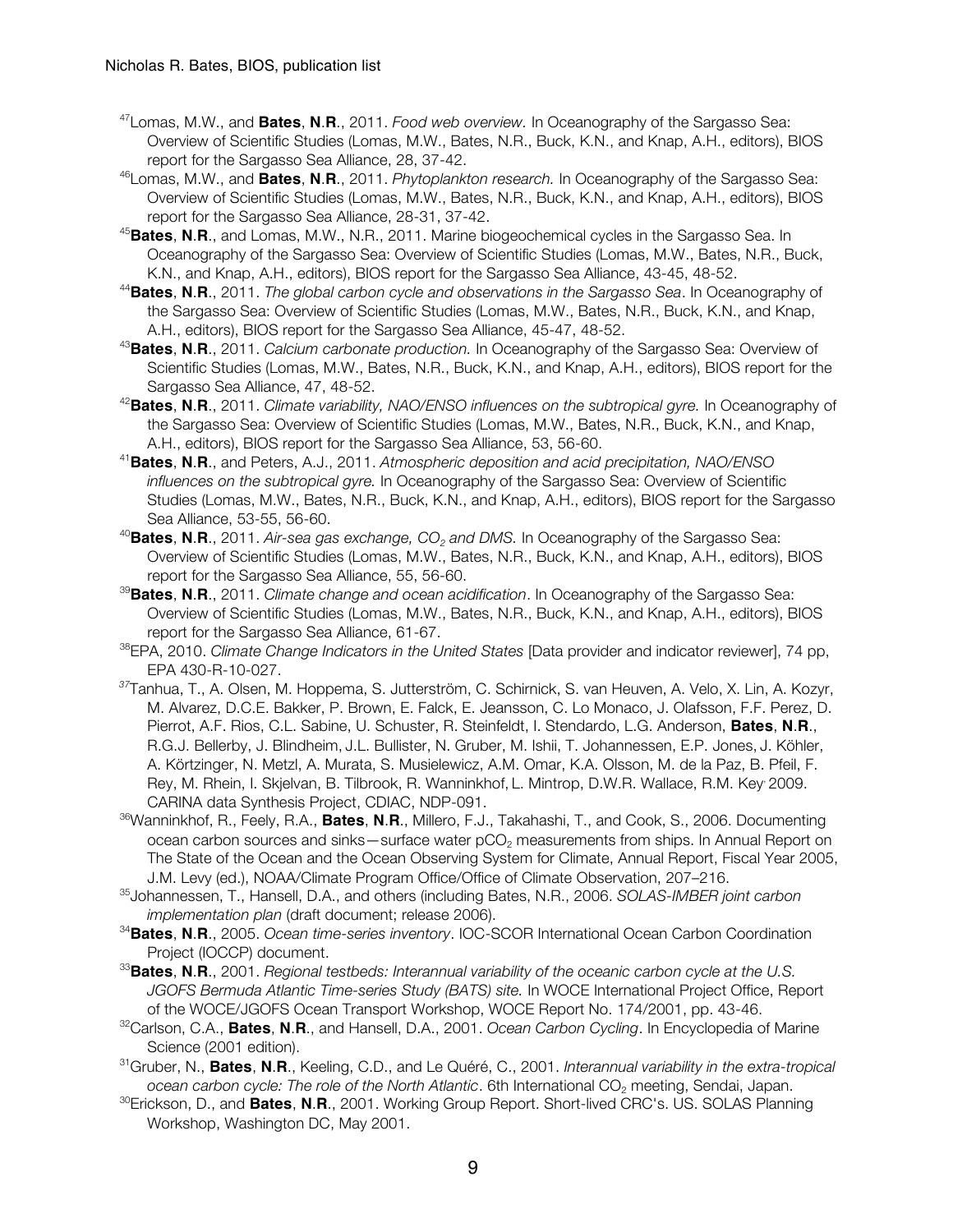- 29Mintrop, L., and **Bates**, **N**.**R**., 2001. *Carbon in the North Atlantic (CARINA) Meeting Report*, Vigo, Spain, April 2001.
- 28Doney, S.C., Hood, M., Alexiou, A., **Bates**, **N**.**R**., Bishop, J., Ducklow, H.W., Fine, R., Gruber, N., Jahnke, R., Johnson, K., Lindstrom, E., K.-K. Liu, Mackenzie, F.T., McClain, C., Murphy, P.P., Platt, T., Smith, S.V., Stuart, V., Summerhayes, C., Wallace, D.W.R., and Wanninkhof, R., 2001. *A Global Ocean Carbon Observation System- A Background Report. A Contribution to the Integrated Global Observing System (IGOS)*, UNESCO report.
- 27Dickey, T.D., **Bates**, **N**.**R**., Byrne, R.H., Chavez, F., Feely, R.A., Moore, C., Wanninkhof, R., 2001. *A review of the NOPP Ocean-Systems for Chemical, Optical and Physical Experiments (OSCOPE) Project*. American Meteorological Society, Fifth Symposium on Integrated Observing Systems, 4 pp.
- 26Dickey, T.D., **Bates**, **N**.**R**., Byrne, R.H., Chavez, F., Feely, R.A., Moore, C., Wanninkhof, R., 2000. *Ocean-Systems for Chemical, Optical and Physical Experiments (OSCOPE) Project*. Final Workshop Report, 3 pp.
- <sup>25</sup>**Bates**, **N**.**R**., 2000. *Linkages between ocean biogeochemistry and climate variability.* Ocean Carbon
- Transport, Exchanges and Transformations (OCTET) Meeting Report. 24Dickey, T.D., **Bates**, **<sup>N</sup>**.**R**., Byrne, R.H., Chavez, F., Feely, R.A., Moore, C., Wanninkhof, R., 2000. Third Oceanographic-Systems for Chemical, Optical, and Physical Experiments (O-SCOPE) Monterey Bay Aquarium Research Institute (MBARI), Dec. 1999.
- 23Dickey, T.D., **Bates**, **N**.**R**., Byrne, R.H., Chavez, F., Feely, R.A., Moore, C., Wanninkhof, R., 1999. *First Oceanographic-Systems for Chemical, Optical, and Physical Experiments (O-SCOPE, Workshop Report*, PMEL, Seattle, Sept. 1998.
- 22Dickey, T.D., **Bates**, **N**.**R**., Byrne, R.H., Chavez, F., Feely, R.A., Moore, C., Wanninkhof, R., 1999. *Second Oceanographic-Systems for Chemical, Optical, and Physical Experiments (O-SCOPE), Workshop Report*, Univ. South Florida, Feb. 1999.
- 21Najjar, R., Feely, R., Takahashi, T., Tortell, P., Sabine, C.L., Langdon, C., DeConto, R., **Bates**, **N**.**R**., Berelson, W., Peng, T.-H., Rubin, S., Sweeney, C., Hales, B., and Bishop, J., 1999. *Working Group Report: Chemistry. Synthesis and Modelling Project, Ocean Biogeochemical Response to Climate Change*, Durham, NH, 13-17 July 1998, U.S. JGOFS Planning Report Number 22, 15-21.
- <sup>20</sup>**Bates**, **N**.**R**., Knap, A.H., and Michaels, A.F., 1998. *Carbon dioxide, climate change and hurricanes.* The Journal of the Forum for Environmental Law, Science, Engineering and Finance. December Issue, publisher. M.A. Frodl, Washington D.C., U.S.A. 19**Bates**, **<sup>N</sup>**.**R**., Knap, A.H., Bahr, F., Benson, J., Chipman, D.W., Howse, F., Johnson, R.J., and Takahashi,
- T., 1998. *Carbon dioxide measurements obtained aboard the R/V Weatherbird II in the Sargasso Sea, June-December 1994*. Bermuda Biological Station For Research Data Report, BBSR CO<sub>2</sub> Data Report 98-1, Ferry Reach, Bermuda. 18**Bates**, **<sup>N</sup>**.**R**., Knap, A.H., Bahr, F., Benson, J., Chipman, D.W., Howse, F., Johnson, R.J., and Takahashi,
- T., 1998. *Carbon dioxide measurements obtained from the R/V Weatherbird II in the Sargasso Sea,*  January-December 1995. Bermuda Biological Station For Research Data Report, BBSR CO<sub>2</sub> Data Report 98-2, Ferry Reach, Bermuda. 17**Bates**, **<sup>N</sup>**.**R**., Knap, A.H., Bahr, F., Benson, J., Chipman, D.W., Howse, F., Johnson, R.J., and Takahashi,
- T., 1998. *Carbon dioxide measurements obtained from the R/V Weatherbird II in the Sargasso Sea,*  January-December 1996. Bermuda Biological Station For Research Data Report, BBSR CO<sub>2</sub> Data Report 98-3, Ferry Reach, Bermuda.
- <sup>16</sup>Carlson, C.A., **Bates**, N.R., and Steinberg, D.K., 1998. BATS time-series celebrates a decade of ocean research. U.S. JGOFS Newsletter, November 1998.
- <sup>15</sup>Bates, N.R., 1997. Determination of total inorganic carbon (C<sub>T</sub>) by the coulometric procedure. in BATS Methods Manual, Version 4, March 1997 (Knap, A.H., et al.), U.S. JGOFS Planning Office, Woods Hole, MA, pp 39-47.
- <sup>14</sup> Bates, N.R., 1997. Seasonal variability of the oceanic CO<sub>2</sub> system and the air-sea flux of CO<sub>2</sub> at the BATS site in the Sargasso Sea. in Second JGOFS North Atlantic Planning Report (Ducklow, H., Marra, J., and Goyet, C. eds.), JGOFS Report Number 20, JGOFS Planning Office, Woods Hole, MA, pp. 7- 10.
- 13Knap, A.H., Michaels, A.F., Steinberg, D.K., Bahr, F., **Bates**, **N**.**R**., Bell, S., Countway, P., Close, A.R., Doyle, A.P., Dow, R.L., Howse, F.A., Gundersen, K., Johnson, R.J., Kelly, R., Little, R., Orcutt, K.,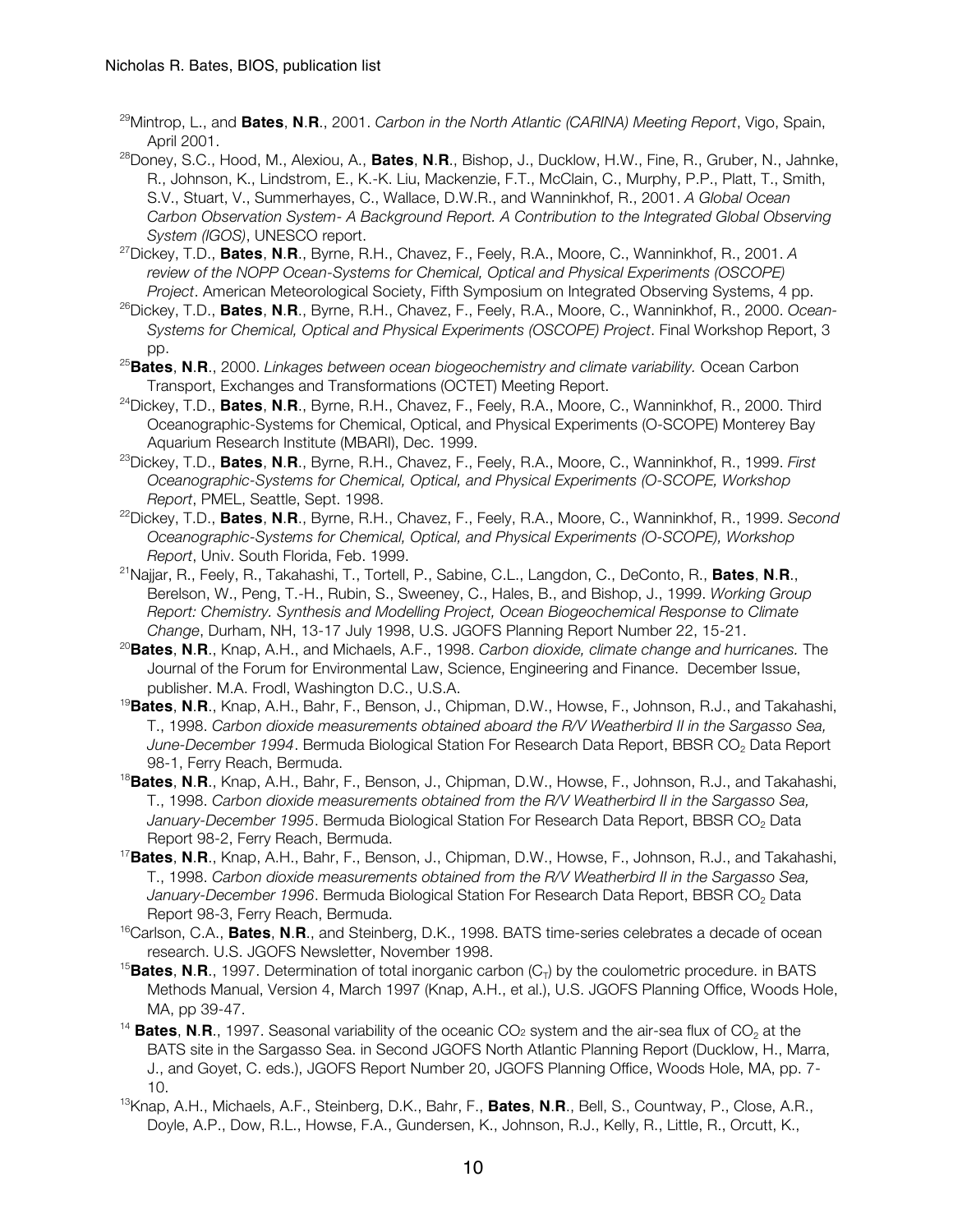Parsons, R., Rathburn, C., Sanderson, M., and Stone, S., 1997. *BATS Methods Manual, Version 4, April 1997*, U.S. JGOFS Planning Office, Woods Hole, 136pp.

- 12Knap, A.H., Michaels, A.F., Hansell, D.A., Bahr, F., **Bates**, **N**.**R**., Becker, S., Caporelli, E., Close, A.R., Doyle, A.P., Dow, R.L., Johnson, R.J., Kelly, R., Little, R., Gundersen, K., Howse, F.A., and Waterhouse, T., 1997. *U.S. JGOFS Bermuda Atlantic Time-series Study. Data Report for BATS 61- BATS 72, Oct. 1993-Sept. 1994.* U.S. JGOFS Planning and Coordination Office, Woods Hole.
- 11Doney, S., Wallace, D.W.R., Ducklow, H.W., and **Bates**, **N**.**R**., 1996. *The North Atlantic Carbon Cycle: New perspectives from JGOFS and WOCE.* ICES Annual Science Conference, Rekjavik, Iceland, Sept. 27-Oct. 4, 1996.
- 10Knap, A.H., Michaels, A.F., Dow, R.L, Johnson, R.J., Gundersen, K., Close, A., Howse, F., **Bates**, **N**.**R**., Hammer, M., Doyle, A., Waterhouse, T., Kelly, R., Becker, S., and Little, B., 1995. *U.S. JGOFS Bermuda Atlantic Time-series Study. Data Report for BATS 49-BATS 60, Oct. 1992-Sept. 1993*. U.S. JGOFS Planning and Coordination Office, Woods Hole.
- 9 Knap, A.H., Michaels, A.F., Dow, R.L, Johnson, R.J., Gundersen, K., Sorensen, J.C., Close, A., Howse, F., Hammer, M., **Bates**, **N**.**R**., Best, M., Doyle, A., and Waterhouse, T., 1994. *U.S. JGOFS Bermuda Atlantic Time-series Study. Data Report for BATS 37-BATS 48,* Oct. 1991-Sept. 1992. U.S. JGOFS Planning and Coordination Office, Woods Hole.
- 8 **Bates**, **N**.**R**., and Knap, A.H., 1993. *Total CO2 measurements in the Sargasso Sea at the Bermuda Atlantic Time-Series (BATS) Station, May 1991 To May 1993.* Final Technical Report to NOAA, 21pp.
- 7 **Bates**, **N**.**R**., 1993. *Determination of Total Inorganic Carbon (CT) by the Coulometric Procedure. in BATS Methods Manual, Version 3, March 1993* (Knap, A.H., et al.), U.S. JGOFS Planning Office, Woods Hole, MA, pp 31-37.
- 6 Galloway, J.N., Michaels, A.F., Prospero, J., Anderson, J., Arimoto, R., **Bates**, **N**.**R**., Church, T., Cutter, G., Dacey, J., Hansell, D., Knap, A.H., Lipschultz, F., and Sholkovitz, E. 1993. *Chemical Exchanges and Feedbacks Across the Sea Surface (CEFSS).* Report from the AEROCE-BATS Workshop, January 1993, Bermuda, 25pp.
- <sup>5</sup>Knap, A.H., Michaels, A.F., Dow, R.L, Johnson, R.J., Gundersen, K., Sorensen, J.C., Close, A., Howse, F., Hammer, M., **Bates**, **N**.**R**., Doyle, A., and Waterhouse, T., 1993. *BATS Methods Manual. U*.S. JGOFS Planning and Coordination Office, Woods Hole.
- 4 Knap, A.H., Michaels, A.F., Dow, R.L, Johnson, R.J., Gundersen, K., Sorensen, J.C., Close, A., Howse, F., Hammer, M., **Bates**, **N**.**R**., Knauer, G.A., Lohrenz, S.E., Asper, V.A., Tuel, M., Ducklow, H., and Quinby, H., 1993. *U.S. JGOFS Bermuda Atlantic Time-series Study.* BATS 25-BATS 36, Oct, 1990- Sep. 1991. U.S. JGOFS Planning Office, Woods Hole.
- 3 **Bates**, **N**.**R**., 1992. *Earth Materials and Processes at the Earth's Surface.* School of Earth and Ocean Sciences, University of Victoria, Canada, 110 pp.
- 2 **Bates**, **N**.**R**., 1991. *The Earth's Internal Processes and Historical Geology.* University of Victoria Press, University of Victoria, Canada, 85 pp. 1
- **Bates**, **N**.**R**., 1990. *Earth Materials and Processes at the Earth's Surface.* University of Victoria Press, University of Victoria, Canada, 101 pp.

### SELECTED POPULAR PRESS and NEWSLETTER ARTICLES

- 16Lomas, M.W., and **Bates**, **N**.**R**., 2011. *20-years of accomplishments at the Bermuda Atlantic Time-series Station (BATS).* Meridian, Spring 2011, BIOS Publication, http://www.bios.edu/media\_publications/meridian.html.
- 15Mathis, J.T., and **Bates**, **N**.**R**., 2010. *The marine carbon cycle of the Arctic Ocean: Some thoughts about the controls on air-sea CO2 exchanges and responses to ocean acidification*. Ocean Carbon and
- Biogeochemistry (OCB) News, 3(2), Spring/summer 2010. <sup>14</sup>**Bates**, **N**.**R**., 2007. *An introduction to ocean acidification.* Meridian, Fall 2007, BIOS Publication, http://www.bios.edu/media\_publications/meridian.html.
- <sup>13</sup>**Bates**, **N**.**R**., and Peters, A.J., 2007. *What about acid rain?* Meridian, Fall 2007, BIOS Publication, http://www.bios.edu/media\_publications/meridian.html.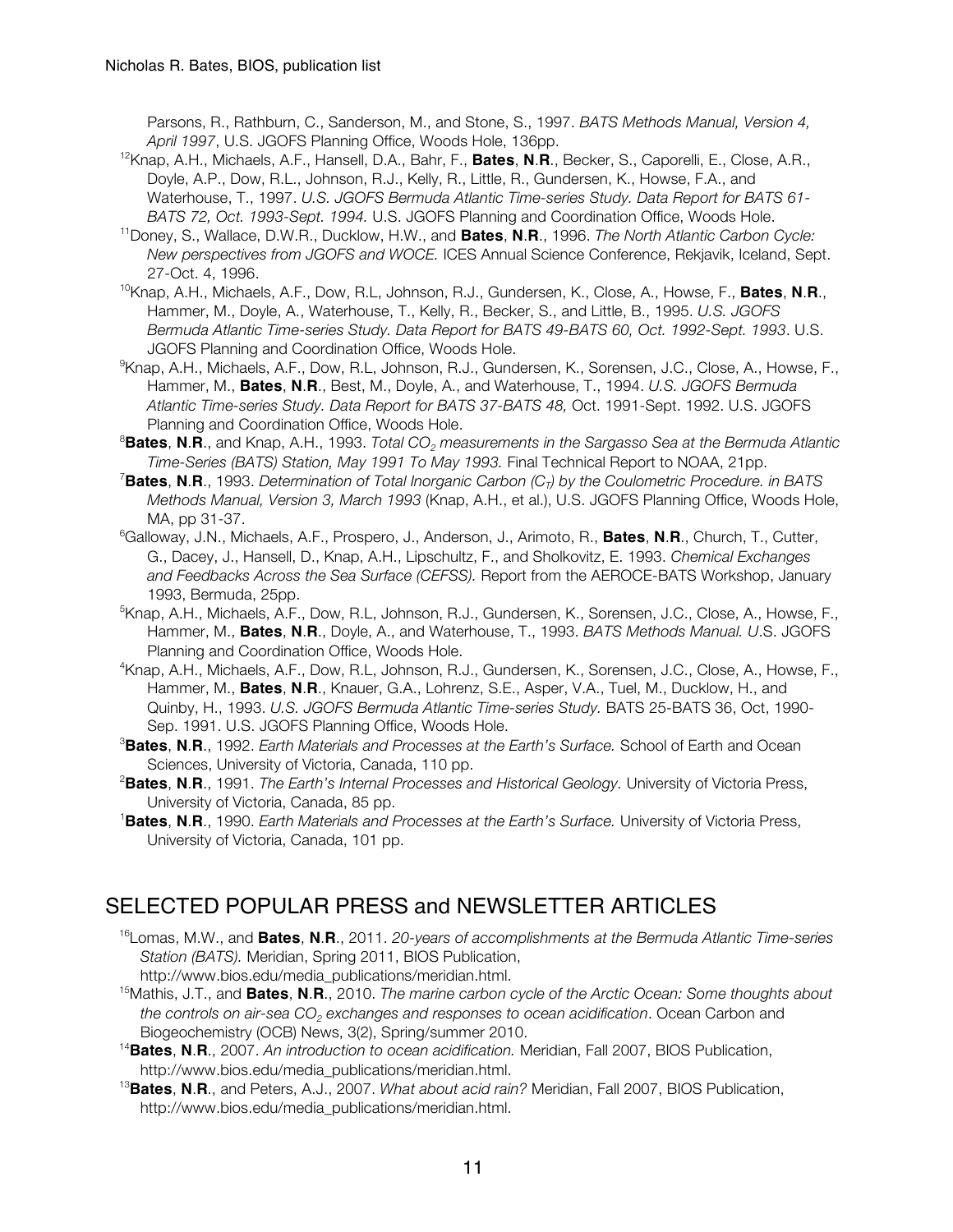- 12Andersson, A.J., **Bates**, **N**.**R**., and Mackenzie, F.T., 2007. *Devil's Hole as a natural laboratory.* Meridian, Fall 2007, BIOS Publication, http://www.bios.edu/ media\_publications/meridian.html.
- 11Hood, R.R., Wiggert, J.D., **Bates**, **N**.**R**., and Seitzinger, S., 2006. Carbon cycling and biogeochemical variability in the Indian Ocean. CLIVAR Exchanges, 39, 11, (4), Newsletter of the Climate Variability and Predictability Programme, pp 24-28.
- <sup>10</sup>**Bates**, **N**.**R**., 2006. Arctic Ocean research. Meridian, Summer 2006, BIOS Publication, not available at the BIOS website.
- 9 **Bates**, **N**.**R**., 2005. *Arctic Scientific Research at BBSR*, BBSR Annual Report 2005, October 2005.
- 8 **Bates**, **N**.**R**., 2003. *The History of Global Geosciences Research at BBSR*, BBSR Annual Report, October 2003.
- 7 **Bates**, **N**.**R**., 2002. *Monitoring BBSR Climate and Weather Station*. BBSR Annual Report 2, October 2002.
- 6 **Bates**, **N**.**R**., 2001. *Coral and Climate Change. Understanding the Link*. Currents, BBSR publication, Fall 2001.
- 5 **Bates**, **N**.**R**., and Carlson, C.A., 2000. *Linkages between ocean biogeochemistry at BATS and modes of climate variability (i.e., NAO, ENSO).* U.S. JGOFS Newsletter, 10 (3), 5-6.
- 4 Carlson, C.A., **Bates**, **N**.**R**., and Steinberg, D.K., 1999. *Ten years of BATS data*. Earth System Monitor, June 1999, p. 9-10.
- 3 Carlson, C.A., **Bates**, **N**.**R**., and Steinberg, D.K., 1998. *BATS time-series celebrates a decade of ocean research.* U.S. JGOFS Newsletter, November 1998.
- 2 McGillicuddy, D., Johnson, R.J., Siegel, D.A., and **Bates**, **N**.**R**., 1998. *BATS validation activities document mesoscale biogeochemical variations in the vicinity of the time series.* U.S. JGOFS Newsletter, April 1998.
- 1 Carlson, C.A., **Bates**, **N**.**R**., and Steinberg, D.K., 1997. *Time-series data sets: a valuable resource for synthesis and modeling phase of U.S. JGOFS*. U.S. JGOFS Newsletter, July 1997.

#### SELECTED ABSTRACTS

- <sup>142</sup>Bates, N.R., Amat, A., and Andersson, A.J., 2012. The carbonate chemistry coral reef ecosystem feedback (CREF) hypothesis. ICRS, Cairns, Australia, July 2012.
- 141Andersson, A.J., de Putron, S., Bates, N.R., and Collins, A., 2012. Bermuda ocean acidification and coral reef investigation. ICRS, Cairns, Australia, July 2012.
- 140van Meerssche, E.S., Johnson, R.J., Lomas, M.W., Bates, N.R., Knap, A.H., 2012. Qualitative variability of phytoplankton biomass and community structure of the Sargasso Sea based upon pigment analysis. ASLO Meeting, Salt Lake City, UT. USA.
- 139 Johnson, R.J., Evans, D.G., McGillicuddy, D.J. Jr., Bates, N.R., Lomas, M.W., Knap, A.H., 2012. Observations of mesoscale eddies near the Bermuda Atlantic Time-series Study site and implications for local hydrography and nutrient budgets. ASLO Meeting, Salt Lake City, UT. USA.
- 138Andersson, A.J., de Putron, S., Bates, N.R., and Collins, A., 2011. Bermuda ocean acidification and coral reef investigation. Poster presentation OCB Ocean acidification PI meeting, March 22-24, 2011, Woods Hole, MA, USA
- <sup>137</sup>Venti, A., Kadko, D., Andersson, A.J., Langdon, C., and Bates, N.R., 2011. A multi-tracer model approach to estimate reef water residence times. ASLO/AGU Meeting, Puerto Rico, February 2011.
- 136Bates, N.R., Amat, A., and Andersson, A.J., 2011. The carbonate chemistry coral reef ecosystem feedback (CREF) hypothesis. ASLO/AGU Meeting, Puerto Rico, February 2011.
- 135Andersson, A.J., de Putron, S.J., Bates, N.R., Collins, A., Garley, R., Noyes, T., and Dexter, E., 2011. Bermuda ocean acidification and coral reef investigation: temporal and spatial changes in seawater carbonate chemistry and calcification. ASLO/AGU Meeting, Puerto Rico, February 2011.
- 134Andersson, A.J., de Putron, S.J., Bates, N.R., Collins, A., Garley, R., Noyes, T., and Dexter, E., 2011. Bermuda ocean acidification and coral reef investigation: temporal and spatial changes in seawater carbonate chemistry and calcification. IPCC Meeting, Okinawa, February 2011.
- 133 Andersson, A.J., Bates, N.R., de Putron, S.J., and Collins, A., 2011. BEACON: Bermuda Ocean
- Acidification and Coral Reef Investigation. ISRS-2011 meeting, Holland.<br><sup>132</sup>Bates, N.R., 2010. Arctic marine carbon cycle. COCOS-RECCAP meeting, Viterbo, Italy, Oct. 2010.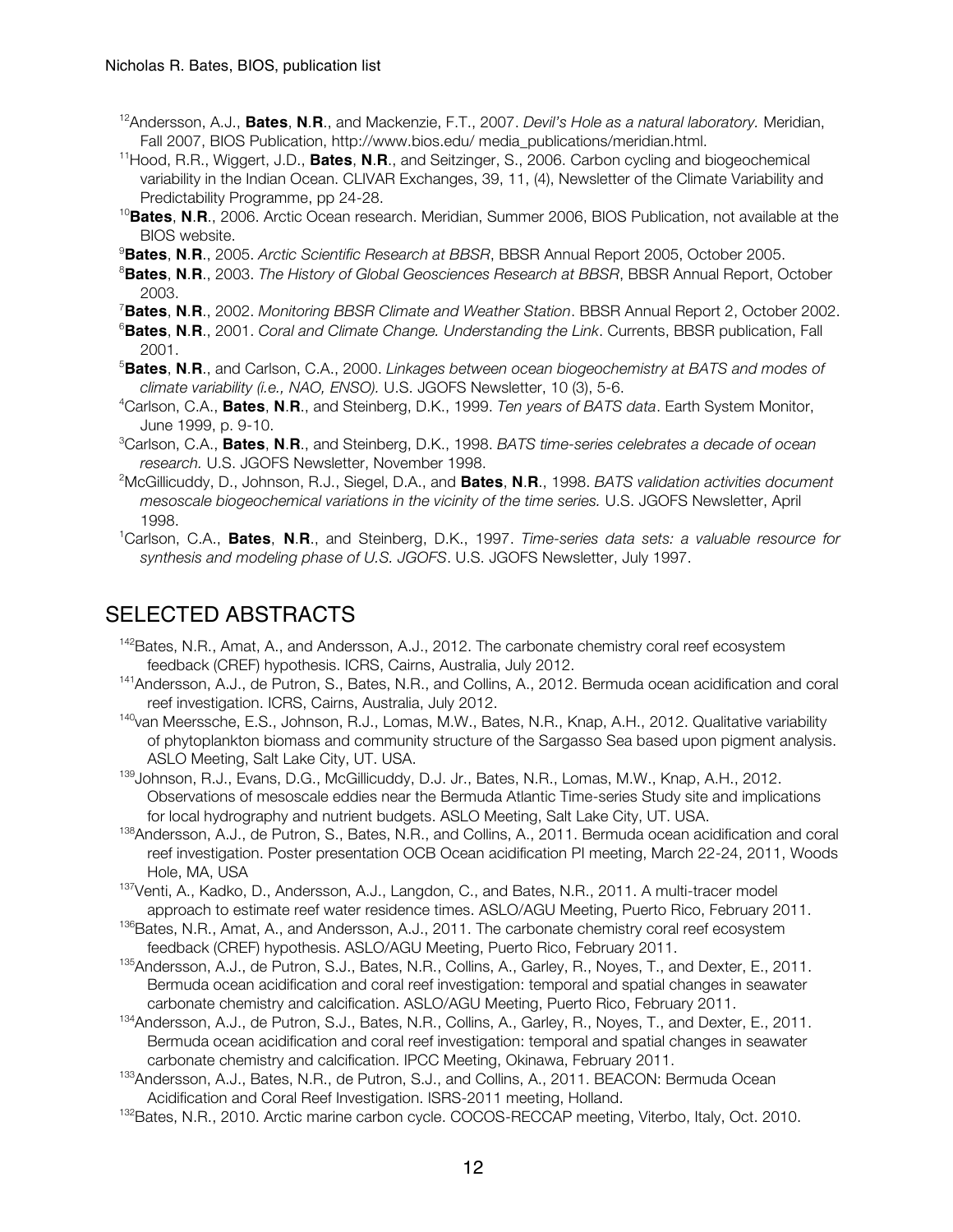- <sup>131</sup> Mathis, J.T., Cross, J.N., and Bates, N.R., 2010. Coupling primary production and terrestrial runoff to ocean acidification and carbonate mineral suppression in the eastern Bering Sea. International Polar Year, Oslo Science Conference, 8-12 June 2010, Oslo, Norway.
- <sup>130</sup>Bates, N.R., and Mathis, J.T., 2010. Carbon cycle dynamics, ocean acidification impacts, and feedbacks in the Arctic Ocean. International Polar Year, Oslo Science Conference, 8-12 June 2010, Oslo, Norway. <sup>129</sup>Orr, J.C., Jutterström, S., Bopp, L., Anderson, L.G., Bates, N.R., Cadule, P., Fabry, V.J., Frölicher, T.,
- Heinze, C., Jones, E.P., Joos, F., Key, R.M., Lenton, A., Maier-Reimer, E., Olsen, O., Segschneider, J., Skjelvan, I., Steinacher, M., Swingedouw, D., and Tjiptura, J., 2010. Winter versus summer onset of undersaturation in the Arctic Ocean. International Polar Year, Oslo Science Conference, 8-12 June 2010, Oslo, Norway.
- 128Cai, W.J., and Bates, N.R., 2010. Western Arctic Ocean carbon cycle: fluxes across boundaries in a changing environment. International Polar Year, Oslo Science Conference, 8-12 June 2010, Oslo, Norway.
- <sup>127</sup>Andersson, A.J., Bates, N.R., and de Putron, S.J., 2010. BEACON: Bermuda ocean acidification and coral reef investigation - overview and early results. ASLO/AGU Meeting, Portland, February 2010.
- $126$ Mathis, J.T., and Bates, N.R., 2010. Coupling primary production and terrestrial runoff to ocean acidification and carbonate mineral suppression in the Eastern Bering Sea. ASLO/AGU Meeting, Portland, February 2010.
- 125 Cross, J.N., Mathis, J.T., Bates, N.R., Moran, B., Lomas, M.W., and Stabeno, P.J., 2010. Seasonal distribution and controls on dissolved inorganic carbon and net community production on the Eastern Bering Sea shelf. ASLO/AGU Meeting, Portland, February 2010.
- $124$ Bates, N.R., and Mathis, J.T., 2010. Feedbacks on the marine carbon cycle, air-sea CO<sub>2</sub> fluxes and ocean acidification impacts in the Arctic Ocean. ASLO/AGU Meeting, Portland, February 2010.
- <sup>123</sup>Lomas, M.W., Steinberg, D.K., Nelson, N.B., Condon, R.H., and Bates, N.R., 2009. A multi-year increase in shallow POC export is countered by enhanced mesopelagic POC attenuation in the Sargasso Sea. AGU Chapman Conference, Brockenhurst, UK.
- 122Lomas, M.W., Steinberg, D.K., Nelson, N.B., Condon, R.H. and Bates, N.R., 2008. Multi-year increases in shallow biological carbon export are mitigated by enhanced mesopelagic attenuation in the Sargasso
- Sea. IOCCP time-series meeting, La Jolla, November 2008.<br><sup>121</sup>Andersson, A.J., Mackenzie, F.T., Bates, N.R., Kuffner, I.B., Lerman, A.B., Jokiel, P.L., Rodgers, K.S., and Tan, A., 2008. Dissolution of  $CaCO<sub>3</sub>$  in shallow water carbonate environments in the high CO<sub>2</sub> world of the Anthropocene. Second International Symposium on The Ocean in a High-CO<sub>2</sub> World,
- Monaco. October 6-9, 2008.<br><sup>120</sup>McKinley, G.A., Bates, N.R., Bennington, V., Ullman, D., and Dutkiewicz, S., 2008. Carbon cycle variability at Bermuda and in the North Atlantic subtropical gyre. PICES meeting, Seattle, May 2008.
- <sup>119</sup>Andersson, A.J., Bates, N.R., Jeffries, M.A., Neely, J.K., Doney, S.C., and Benoit, N., 2008. Increasing uptake and fate of  $CO<sub>2</sub>$  in the North Atlantic subtropical mode water (STMW). ASLO/AGU Ocean Sciences meeting, Orlando, March 2008.
- 118Bates, N.R., Amat, A., Andersson, A.J, Jeffries, M., Wanninkhof, R., Maenner, S., and Sabine, C.L., 2008. Seasonal relationships between coral calcification and seawater carbonate chemistry. ASLO/AGU Ocean Sciences meeting, Orlando, March 2008.
- 117Bell, S.J, Johnson, R.J., Lomas, M.W., Bates, N.R., and Knap, A.H., 2008. Interdecadal nutrient variability throughout the water column in the western North Atlantic subtropical gyre. ASLO/AGU Ocean Sciences meeting, Orlando, March 2008.
- <sup>116</sup>Best, M.H., and Bates, N.R., 2008. Changes in subtropical North Atlantic air-sea carbon dioxide fluxes and carbon storage in eighteen degree mode water over the last two decades. ASLO/AGU Ocean Sciences meeting, Orlando, March 2008.
- 115Jackman, L.M., Bates, N.R., Johnson, R.J., and Lomas, M.W., 2008. Variability of the carbon budget and consequential fluxes at the BATS site. ASLO/AGU Ocean Sciences meeting, Orlando, March 2008.
- 114Jeffries, M A, and Bates, N.R., 2008. Global estimates of net community production (NCP) estimated from seasonal climatological maps of inorganic carbon data. ASLO/AGU Ocean Sciences meeting, Orlando, March 2008.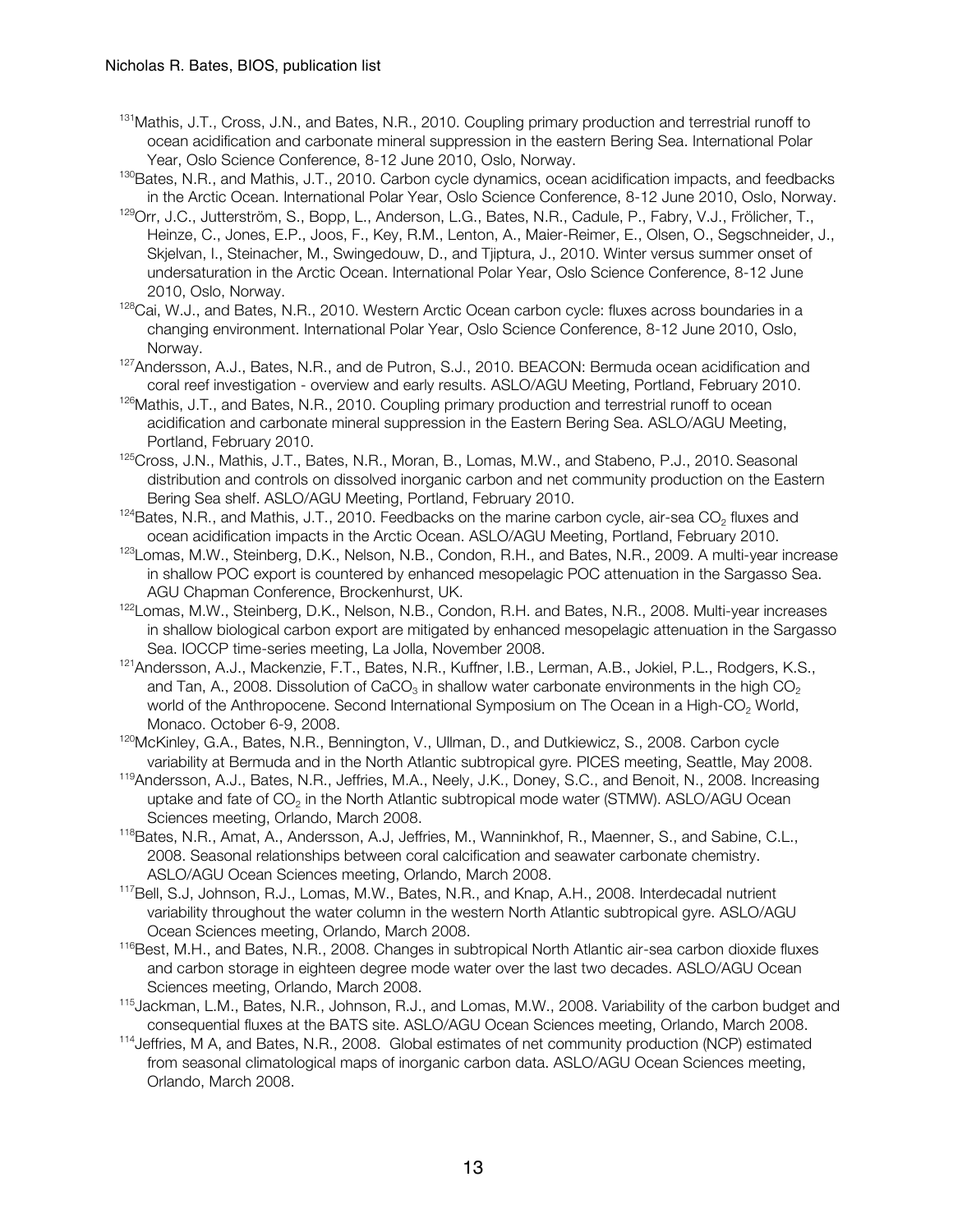- 113Johnson, R.J., Bates, N.R., Knap, A.H., Whitefield, J.D., Lomas, M.W., and Kadko, D., 2008. Coordinated change in the heat, salinity and CO<sub>2</sub> budgets of the mesopelagic zone at the Bermuda Time-series Site. ASLO/AGU Ocean Sciences meeting, Orlando, March 2008.
- <sup>112</sup>Levine, N.M., Toole, D.A., Neeley, A.R., Dacey, J.W., Doney, S.C., Bates, N.R., and Moran, M.A., 2008. Bacterially driven diurnal changes in the upper ocean sulfur cycle. ASLO/AGU Ocean Sciences meeting, Orlando, March 2008.
- 111Lomas, M.W., Bates, N.R., Johnson, R J, and Knap, A.H., 2008. The Bermuda Atlantic Time-series Study: A research platform to study change in the oligotrophic subtropical North Atlantic. ASLO/AGU Ocean Sciences meeting, Orlando, March 2008.
- <sup>110</sup>Mathis, J.T., Bates, N.R., and Hansell, D.A., 2008. Net community production and the biological pump in the western Arctic Ocean. ASLO/AGU Ocean Sciences meeting, Orlando, March 2008.
- 109McKinley, G.A., Bates, N.R., Bennington, V., Ullman, D., and Dutkiewicz, S., 2008. Carbon cycle variability at Bermuda and in the North Atlantic subtropical gyre. ASLO/AGU Ocean Sciences meeting, Orlando, March 2008.
- <sup>108</sup>Neeley, A., Dacey, J.W., Toole, D.A., Nemcek, N., Percy, D., and Bates, N.R., 2008. Seasonal variability of oceanic organic sulfur compounds in the subtropical gyre of the North Atlantic Ocean: DMS, DMSP and DMSO. ASLO/AGU Ocean Sciences meeting, Orlando, March 2008.
- <sup>107</sup>Neely, K., Bates, N.R., Johnson, R.J., and McGillicuddy, D.J., 2008. The influence of mesoscale eddies on inorganic carbon cycling and air-sea CO<sub>2</sub> gas exchange in the North Atlantic Ocean. ASLO/AGU Ocean Sciences meeting, Orlando, March 2008.
- 106 Peters, A J, and Bates, N.R., 2008. The contribution of atmospheric acid deposition to ocean acidification of the North Atlantic Ocean and coral reef dominated ecosystems. ASLO/AGU Ocean Sciences meeting, Orlando, March 2008.
- 105Toole, D.A., Neeley, A., Nemcek, N., Dacey, J.W., Bates, N.R., Percy, D., and Levine, N.M., 2008. Seasonal variability in DMS and DMSP biogeochemical cycling rates in the Sargasso Sea: A monthly time-series. ASLO/AGU Ocean Sciences meeting, Orlando, March 2008.
- <sup>104</sup>Zablocki, J., Andersson, A., and Bates, N.R., 2008. Dynamics of carbon dioxide in a mangrovedominated marine ecosystem. ASLO/AGU Ocean Sciences meeting, Orlando, March 2008.
- 103 Mathis, J.T., Bates, N.R., and Hansell, D.A., 2007. Carbon biogeochemistry in the Western Arctic Ocean and inferences on an ice free Arctic Ocean. AGU Meeting, San Francisco, December 2007.
- $102$ Andersson, A.J., Bates, N.R., Jeffries, M., and Purinton, B., 2007. Inorganic carbon observations during Eighteen Degree Water (EDW) formation: contributions to the CLIMODE experiment. CLIMODE
- meeting, Woods Hole, July 2007.<br><sup>101</sup>Zemmelink, H.J., Toole, D., Bates, N.R., Van Weerlee, E., Brussard, C., and de Baar, H.J.W., 2006. Gradients in alkalinity and dissolved inorganic carbon near the sea surface. CarboOCEAN meeting, Gran Canaria, December 2006.
- <sup>100</sup>Bates, N.R., Purinton, B., and Jeffries, M., 2006. Air-sea carbon dioxide exchange and fate of carbon in Eighteen Degree Water (EDW) of the North Atlantic Ocean: Initial results from the 2006 CLImate MOde water Dynamics Experiment (CLIMODE). AGU meeting. San Francisco, December 2006.
- 99 Roadman, M.J., Bates, N.R., Johnson, R.J., McGillicuddy, D.J., Andersson, A., Bell, S., Buck, N., Lethaby, P., Lochhead, V., Lomas, D., Neely, K., Pequignet, C., and Pluvinage, S., 2006. Overview of EDDIES Transect Cruises in the Sargasso Sea. AGU/TOS/ASLO meeting, Hawaii, February 2006.
- 98Hagstrom, K., Moran, S.B., Grebmeier, J.M., Cooper, L.W., Maslowski, W., Hill, V.J., Bates, N.R., and Hansell, D.A. 2006. Seasonal and interannual changes in POC export and deposition in the Chukchi Sea. AGU/TOS/ASLO meeting, Hawaii, February 2006.
- 97 Johnson, R.J., Roadman, M.J., Bates, N.R., McGillicuddy, D.J., Andersson, A., Bell, S., Buck, N., Lethaby, P., Lochhead, V., Lomas, D., Neely, K., Pequignet, C., Pluvinage, S., and Roadman, M.J., 2006. Mesoscale eddy variability in the Sargasso Sea and its impact on upper ocean biogeochemistry. TOS/ASLO meeting, Hawaii, February 2006.
- 96Lomas, M.W., Lipschultz, F.J., Nelson, D.M. and Bates, N.R., 2006. Impact of phytoplankton community structure on export production: Just who is doing "new production"? AGU/TOS/ASLO meeting, Hawaii, February 2006.
- 95McGillicuddy, D.J., Bates, N.R., Bibby, T., Buesseler, K.O., Carlson, C.A., Davis, C.S., Falkowski, P., Goldthwaite, S., Hansell, D.A., Jenkins, W.J., Johnson, R., Ledwell, J.R., Li, Q., Siegel, D.A., and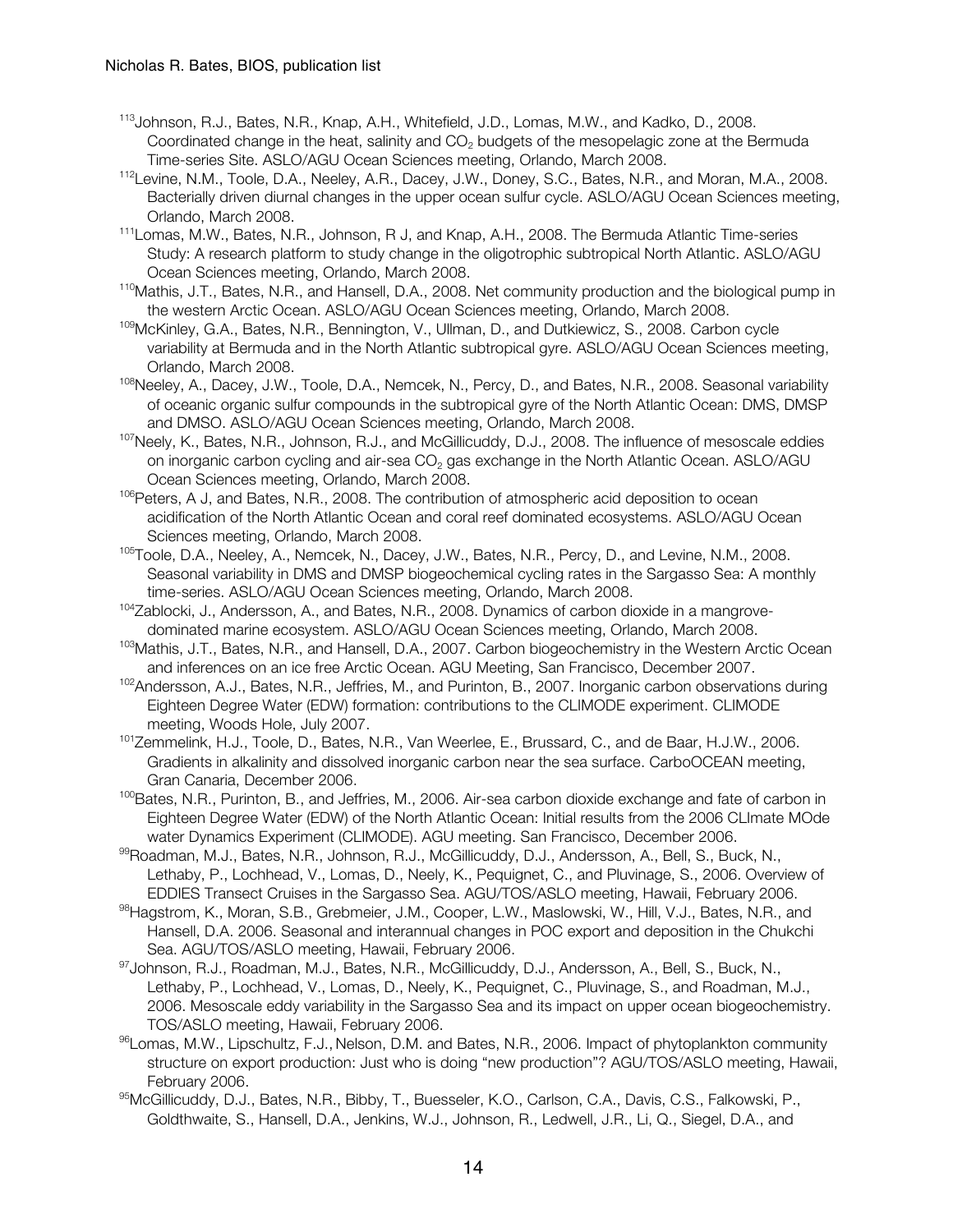Steinberg, D.K., 2006. Impacts of Eddies and Mixing on Plankton Community Structure and Biogeochemical Cycling in the Sargasso Sea. AGU/TOS/ASLO meeting, Hawaii, February 2006.

- 94Orr, J., Anderson, L.G., Bates, N.R., Bopp, L., Fabry, V.J., Jones, E.P., and Swingedouw, D., 2006. Arctic Ocean acidification. AGU/TOS/ASLO meeting, Hawaii, February 2006.
- 93Pequignet, A.C., Bates, N.R., and Sabine, C.L. 2006. Ocean carbon cycling in the Indian Ocean: I. Spatiotemporal variability of inorganic carbon and air-sea CO<sub>2</sub> gas exchange. AGU/TOS/ASLO meeting, Hawaii, February 2006.
- 92Bates, N.R., Pequignet, A.C., and Sabine, C.L. 2006. Ocean carbon cycling in the Indian Ocean: II. Estimates of net community production. AGU/TOS/ASLO meeting, Hawaii, February 2006.
- $91$ Li, Q.P., McGillicuddy, D.J., Hansell, D.A., Bates, N.R., and Jenkins, W.J., 2006. Biogeochemical impacts of a cyclonic eddy in the Sargasso Sea. AGU/TOS/ASLO meeting, Hawaii, February 2006.
- 90Farmer, C.T., Mathis, J.T., Hansell, D.A., Bates, N.R., and Kadko, D., 2006. Eddy transport of carbon in the Western Arctic Ocean and the biogeochemical preconditioning necessary for shelf-basin exchange. AGU/TOS/ASLO meeting, Hawaii, February 2006.
- 89Mathis, J.T., Hansell, D.A., Bates, N.R., Byrne, D.A., Beale, L.M., and Duncombe Rae, C.M., 2006. Carbon in the Agulhas Current and Rings System: Transport between major ocean basins. AGU/TOS/ASLO meeting, Hawaii, February 2006.
- 88Andersson, A., Mackenzie, F.T., and Bates, N.R., 2005. Fast reactions of metastable carbonate minerals
- under rising pCO<sub>2</sub>. GSA Fall Meeting, Salt Lake City, October 2005.<br><sup>87</sup>Bates, N.R., 2005. 20 years of oceanic CO<sub>2</sub> observations in the North Atlantic Ocean. 7th International Carbon Dioxide Conference, Boulder, September 2005.
- <sup>86</sup>Bates, N.R., 2005. Ocean carbon cycling in the Arctic Ocean and adjacent Chukchi Sea. Ocean Carbon Cycle and Climate (OCCC) meeting, WHOI, August 2005.
- 85Mathis, J.T., Hansell, D A., Bates, N.R., and Pickart, R.S., 2005. Transport of DOC, POC and DIC from shelf waters of the Chukchi Sea into the deep Arctic basin via a cold core eddy. ASLO Ocean Sciences Meeting, Santiago de Compostela, June 2005.<br><sup>84</sup>Lipschultz, F., Lomas, M.W., Nelson, D.M., Bates, N.R., Walker, C.F., and Krause, J., 2005. Winter mixing
- and the spring bloom: Revising new production in the Sargasso Sea. ASLO Aquatic Sciences Meeting, Salt Lake City, April 2005.
- 83Lomas, M.W., Nelson, D.M., Lipschultz, F., Bates, N.R., Walker, C.F., Krause, J., and Knap, A H., 2004. Storms in the Sargasso Sea: Rapid particle export and DIC drawdown. AGU meeting, December 2004.
- <sup>82</sup> Hansell, D.A., Kadko, D., and Bates, N.R., 2004. Behaviour of terrigenous dissolved organic carbon in the western Arctic Ocean. Mediterranean Conference, Reggio-Calabria, September 2004.
- <sup>81</sup>Bates, N.R., and Hansell, D.A., 2004. Temporal variability of excess nitrate in the subtropical mode water of the North Atlantic Ocean. ALSO/TOS meeting, Hawaii, February 2004.
- <sup>80</sup>Bates, N.R., Hansell, D.A., Moran, S.B., Codispoti, L.A., and Swift, J., 2004. Seasonal and spatial distribution of particulate organic matter (POM) and new production in the Chukchi Sea. ALSO/TOS meeting, Hawaii, February 2004.
- <sup>79</sup>Hansell, D.A., Kadko, D., and Bates, N.R., 2004. Non-conservative behaviour of terrigenous dissolved organic carbon in the western Arctic Ocean. ALSO/TOS meeting, Hawaii, February 2004.
- <sup>78</sup>Brix, H., Gruber, N., Keeling, C.D., Bates, N.R., Le Quéré, C., and McKinley, G., 2004. Interannual variability and trends in the oceanic carbon cycle. From HOT and BATS to the subtropical ocean. AGU Meeting, Portland, February 2004.
- 77Lomas, M.W., Knap, A.H., and Bates, N.R., 2004. Potential controls on interannual partitioning of organic carbon during the winter/spring phytoplankton bloom at the Bermuda Atlantic Time-series Study site. ALSO/TOS meeting, Hawaii, February 2004.
- $76$ Bates, N.R., 2003. Temporal variability of CO<sub>2</sub> and excess nitrate in the subtropical mode water of the North Atlantic Ocean. U.S. JGOFS SMP (Synthesis and Modelling Project) Meeting. Woods Hole, July 2003.
- <sup>75</sup>Bates, N.R., Lomas, M.L., Johnson, R.J., and Knap, A.H., 2003. Biogeochemical and ecosystem responses of the North Atlantic subtropical gyre to atmospheric forcing and climate variability. North American Carbon Program (NACP) Meeting, Washington DC, May 2003.
- <sup>74</sup>Brix, H., Gruber, N., Keeling, C.D., and Bates, N.R., 2003. Interannual to decadal variability in the subtropical oceanic carbon cycle. JGOFS Open Science Conference, Washington DC, May 2003.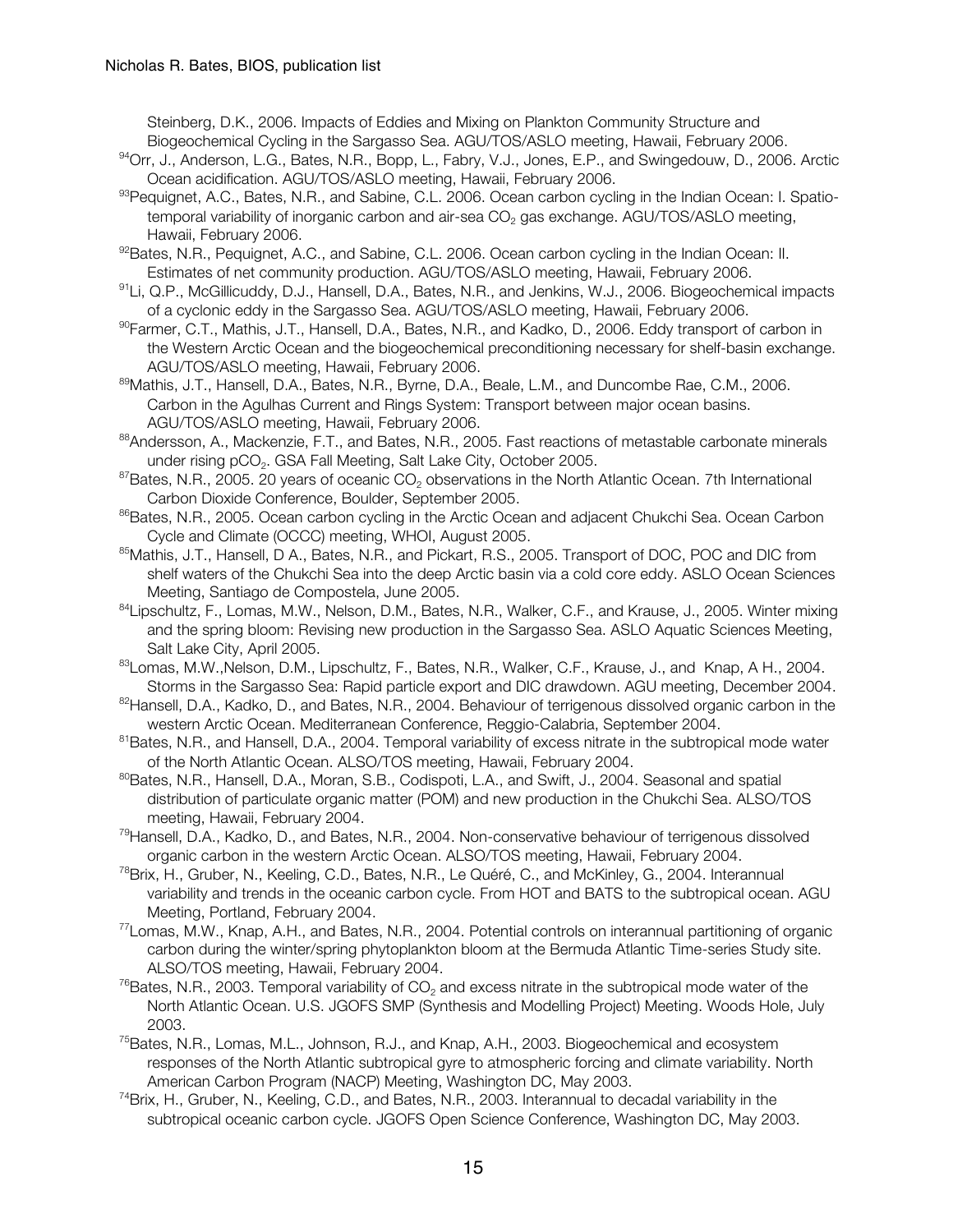- <sup>73</sup>Bates, N.R., Lomas, M.L., Johnson, R.J., and Knap, A.H., 2003. Biogeochemical and ecosystem responses of the North Atlantic subtropical gyre to atmospheric forcing and climate variability. JGOFS Open Science Conference, Washington DC, May 2003.
- $72$ Bates, N.R., 2003. Uptake and storage of CO<sub>2</sub> in Subtropical Mode Water (STMW) of the North Atlantic Ocean. JGOFS Open Science Conference, Washington DC, May 2003.
- 71Bates, N.R., 2003. The Carbon in the North Atlantic (CARINA) project. Climate variability (CLIVAR) North Atlantic Planning Meeting, Villefranche, France, April 2003.
- $70$ Bates, N.R., and Hansell, D.A., 2003. Temporal variability of excess nitrate in the subtropical mode water of the North Atlantic Ocean. European Geophysical Society (EGS) Meeting, Nice, France, April 2003, EAE03-A-01387.
- $69$ Amat, A., and Bates, N.R., 2003. High latitude reefs: A potential refuge for reef builders. European Geophysical Society (EGS) Meeting, Nice, France, April 2003, EAE03-A-01385.
- 68Brix, H., Gruber, N., Keeling, C.D., and Bates, N.R., 2003. Interannual to decadal variability in the subtropical oceanic carbon cycle. European Geophysical Society (EGS) Meeting, Nice, France, April 2003, EAE03-A-07063.
- <sup>67</sup>Bates, N.R., Lomas, M.L., Johnson, R.J., and Knap, A.H., 2003. Biogeochemical and ecosystem responses of the North Atlantic subtropical gyre to atmospheric forcing and climate variability. European Geophysical Society (EGS) Meeting, Nice, France, April 2003, EAE03-A-14778.
- <sup>66</sup>Hansell, D.A., Bates, N.R., and Olson, D., 2003. Excess nitrate and nitrogen fixation in the subtropical North Atlantic. European Geophysical Society (EGS) Meeting, Nice, France, April 2003, EAE03-A-01390.
- $65$ Bates, N.R., and Kleypas, J.A., 2003. Issues concerning the future viability of coral reefs and their calcification. UK Overseas Territories Conservation Forum (UKOT) Lecture. Bermuda, March 2003.
- $64$ Bates, N.R., 2003. Changes in the oceanic sink of CO<sub>2</sub> in subtropical mode water of the North Atlantic Ocean. Carbon Dioxide in the Atlantic Ocean. Second CARINA general meeting and open science conference. Maspalomas, Gran Canaria, Spain, February 26-March 1, 2003.
- $63$ Bates, N.R., and Hansell, D.A., 2003. POM and DIC distributions in the SBI study region of the Chukchi and Beaufort Seas. Western Arctic Shelf-Basin Interactions (SBI) Phase 2-Principal Investigators Meeting. RSMAS, Miami, 5-7 March 2003.<br><sup>62</sup>Hansell, D.A., and Bates, N.R., 2003. DOC and DON in the SBI System. Western Arctic Shelf-Basin
- Interactions (SBI) Phase 2-Principal Investigators Meeting. RSMAS, Miami, 5-7 March 2003.
- <sup>61</sup>Bates, N.R., Lomas, M.L., Johnson, R.J., and Knap, A.H., 2003. Biogeochemical and ecosystem responses of the North Atlantic subtropical gyre to atmospheric forcing and climate variability. OCEANS meeting, Paris, January 2003,<br>
<sup>60</sup>Bates, N.R., Pequignet, A.C., Johnson, R.J. and Gruber, N. 2002. A variable sink for atmospheric CO<sub>2</sub> in
- Subtropical Mode Water of the North Atlantic Ocean. European Geophysical Society meeting, Nice, France, April 2002.
- $59$ Bates, N.R., Pequignet, A.C., and Johnson, R.J. 2002. Changes in the oceanic sink of CO<sub>2</sub> in Subtropical Mode Water of the North Atlantic Ocean. BATS/HOT Meeting, Vancouver, April 2002.
- 58Lomas, M., and Bates, N.R., 2002. Fate of Oceanic Primary Production: A Potential Change in Sargasso Sea Ecosystem Functioning? Primary Productivity Meeting and Workshop. Bangor, North Wales, March 2002.
- <sup>57</sup>Gruber, N., Keeling, C.D., Dickson, A.G., Guenther, P.G., Brix, H., Bates, N.R., and Dore, J., 2002. Interannual to decadal variability in the carbon cycle of the subtropical gyres: A comparative study between Station 'S'/BATS and HOT. ASLO/AGU Ocean Sciences Meeting, Hawaii, February 2002.
- $56$ Bates, N.R., Pequignet, A.C., and Johnson, R.J. 2002. Changes in the oceanic sink of CO<sub>2</sub> in Subtropical Mode Water of the North Atlantic Ocean. ASLO/AGU Ocean Sciences Meeting, Hawaii, February 2002.
- <sup>55</sup>Pequignet, A.C., and Bates, N.R., 2002. Seasonal variability of inorganic carbon and estimates of new production in the Indian Ocean. ASLO/AGU Ocean Sciences Meeting, Hawaii, February 2002.
- $54$ Amat, A., and Bates, N.R., 2002. Coral reefs, CO<sub>2</sub> dynamics and air-sea exchange of CO<sub>2</sub>. CO<sub>2</sub> and Coral Reefs/coastal Systems Workshop. Tokyo, January 2002.
- <sup>53</sup>Gruber, N., Bates, N.R., Keeling, C.D., and Le Quéré, C., 2001. Interannual variability in the extra-tropical ocean carbon cycle: The role of the North Atlantic. 6th International CO<sub>2</sub> meeting, Sendai, Japan. October 2001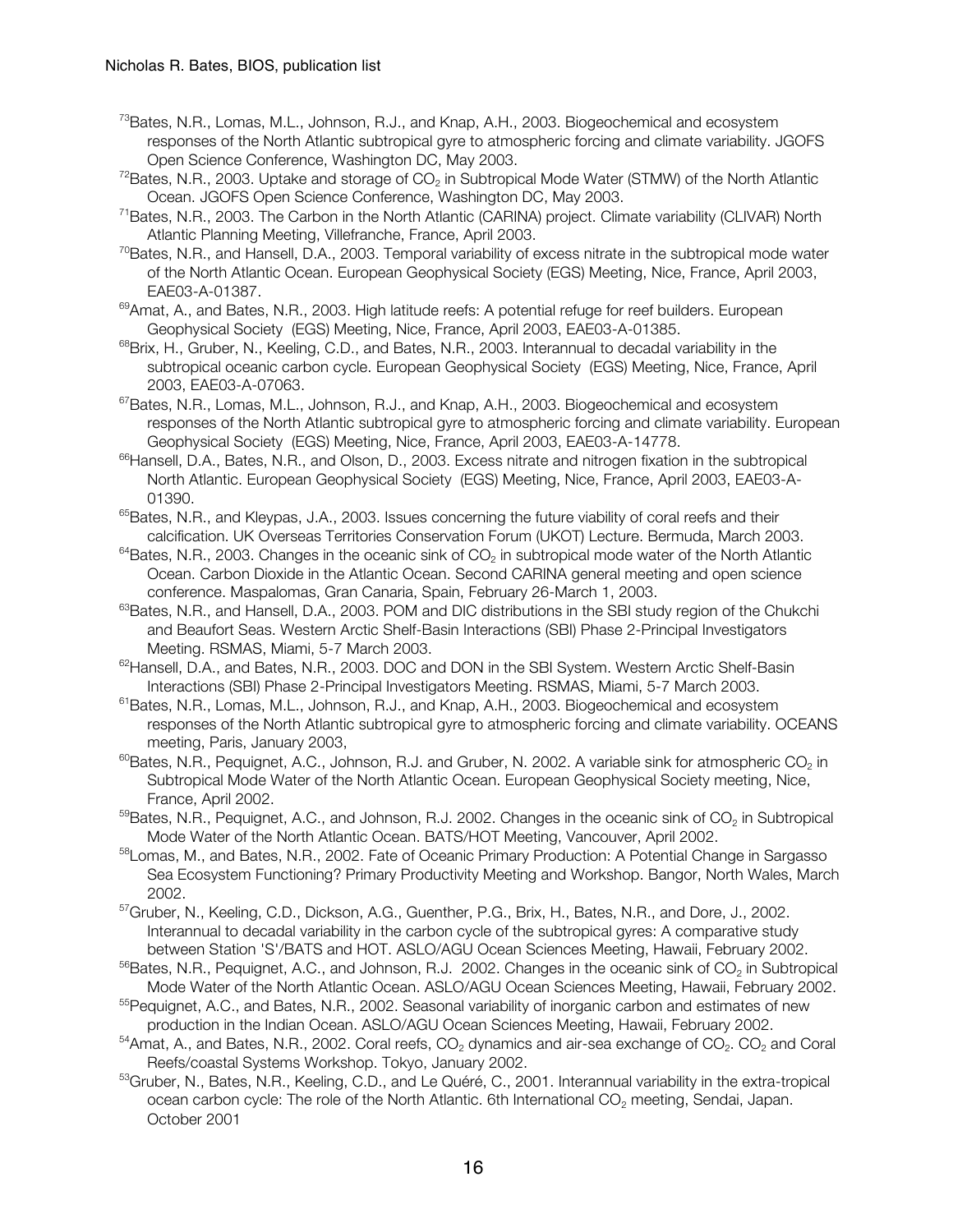- $52B$ ates, N.R., Pequignet, A.C., Hansell, D.A., and Sabine, C.L., 2001. Seasonal variability of CO<sub>2</sub> and airsea CO<sub>2</sub> gas exchange in the Indian Ocean. U.S. JGOFS SMP Workshop. Woods Hole, MA, July 2001.
- 51Gruber, N., Bates, N.R., Keeling, C.D., and Le Quéré, C., 2001. Interannual variability in the extra-tropical ocean carbon cycle: The role of the North Atlantic. U.S. JGOFS SMP Workshop. Woods Hole, MA, July 2001.
- <sup>50</sup>Pequignet, A.C., Bates, N.R., and Sabine, C.L., 2001. Spatial and seasonal variability of dissolved inorganic carbon in the Indian Ocean: Implications for air-sea fluxes of  $CO<sub>2</sub>$  and deep ocean lysocline. ASLO Meeting, Albuqueque, New Mexico, February 2001.
- 49Bates, N.R., 2000. Linkage between ocean biogeochemistry and climate variability in the North Atlantic. North Pacific Carbon Cycling and Ecosystem Dynamics Hakodate, Japan, October 2000 (talk presented by C.L. Sabine, PMEL).
- 48Bates, N.R., Carlson, C.A., Hansell, D.A., Johnson, R.J., Knap, A.H., and Steinberg, D.K., 2000. Physical and biogeochemical variability in the North Atlantic Ocean: The BATS program. Symposium on North Pacific CO<sub>2</sub> Data Synthesis, Tsukuba, Japan, October 2000. (talk presented by C.L. Sabine, PMEL).<br><sup>47</sup>Bates, N.R., 2000. The BATS program: Carbon flux in the Sargasso Sea. Tropical Atmosphere Science
- Center (TASC) Air-sea Exchange Meeting, La Parquera, Puerto Rico, July 2000.
- <sup>46</sup>Bates, N.R., 2000. Interannual variability at BATS: Coupling between ocean biogeochemistry and modes of climate variability. JGOFS Steering Committee Meeting, Washington D.C., June 2000.
- 45Bates, N.R., Peguignet, A.C. and Sabine, C.L., 2000. Seasonal variability of dissolved inorganic carbon and comparative estimates of anthropogenic  $CO<sub>2</sub>$  in the Indian Ocean. Synthesis and Modelling Project, WHOI, Woods Hole, June 2000.
- 44Bates, N.R., Carlson C.A., Hansell, D.A., Johnson, R.J., Knap, A.H., and Steinberg, D.K., Steinberg, D.K., 2000. A decade of ocean physical and biogeochemical observations at the U.S. JGOFS Bermuda Atlantic Time-series (BATS). Second JGOFS International Symposium, Bergen, April 2000.
- <sup>43</sup>Carlson C.A., Bates, N.R., Steinberg, D.K., Hansell, D.A., Johnson, R.J., Knap, A.H., and Michaels, A.F., 2000. An overview of biogeochemical variability at the U.S. JGOFS Bermuda Atlantic Time-series Study (BATS) and Hydrostation S Site in the Northwestern Sargasso Sea. Second JGOFS International Symposium, Bergen, April 2000.
- 42Dickey, T.D., Bates, N.R., Boyle, E.A., DeGrandpre, M., Jannasch, H., Merlivat, L., Moore, C., Taylor, C., Turner, K., and Wanninkhof, R., 2000. New measurements of bio-optical and chemical properties from the Bermuda Testbed Mooring. ASLO Meeting, Copenhagen, Denmark, June 2000.
- 41Hansell, D.A., Knap, A.H., and Bates, N.R., 2000. The Sargasso Sea Ocean Observatory. Second JGOFS International Symposium, Bergen, Norway, April 2000.
- <sup>40</sup>Bates, N.R., 2000. Interannual variability at the BATS site. Surface Ocean-Lower Atmosphere Study
- (SOLAS) Meeting, Damp, Germany, February 2000.<br><sup>39</sup>Hansell, D.A., Knap, A.H., and Bates, N.R., 2000. The Sargasso Sea Ocean Observatory. Surface Ocean-Lower Atmosphere Study (SOLAS) Meeting, Damp, Germany, February 2000.
- 38Lipschultz, F.J., Bates, N.R., Carlson, C.A., Hansell, D.A., Steinberg, D.K., 2000. New production in the Sargasso Sea: history and current status. ASLO-AGU Ocean Science Meeting, San Antonio, Texas, January 2000.
- 37Bates, N.R., Johnson, R.J., Carlson C.A., Knap, A.H., Michaels, A.F., and Steinberg, D.K., 1999. Interannual ocean variability at the U.S. JGOFS Bermuda Atlantic Time-series Study (BATS) and Hydrostation S Site. Synthesis and Modelling Project, Ocean Biogeochemical Response to Climate Change, Durham, New Hampshire, 13-17 July 1998, U.S. JGOFS Planning Report Number 22, 38.
- 36Carlson C.A., Bates, N.R., Steinberg, D.K., Hansell, D.A., Johnson, R.J., Knap, A.H., and Michaels A.F., 1999. An overview of biogeochemical variability at the U.S. JGOFS Bermuda Atlantic Time-series Study (BATS) and Hydrostation S site in the northwestern Sargasso Sea. JGOFS North Pacific Workshop and SEATS Planning Meeting, Taipei Taiwan. March 1999, 10.
- <sup>35</sup>Carlson C.A., Steinberg, D.K., Bates, N.R., Hansell, D.A., and Johnson, R.J., 1999. Using trends observed in the BATS data set to gain insight into potential effects of climate change on upper ocean biogeochemistry. Synthesis and Modelling Project, Ocean Biogeochemical Response to Climate Change, Durham, New Hampshire, 13-17 July 1998, U.S. JGOFS Planning Report No. 22, 43-44.
- <sup>34</sup> Hansell, D.A., Knap, A.H., and Bates, N.R., 1999. The Sargasso Sea Ocean Observatory. The Ocean Observing System for Climate, 18-22 October, St. Raphael, France.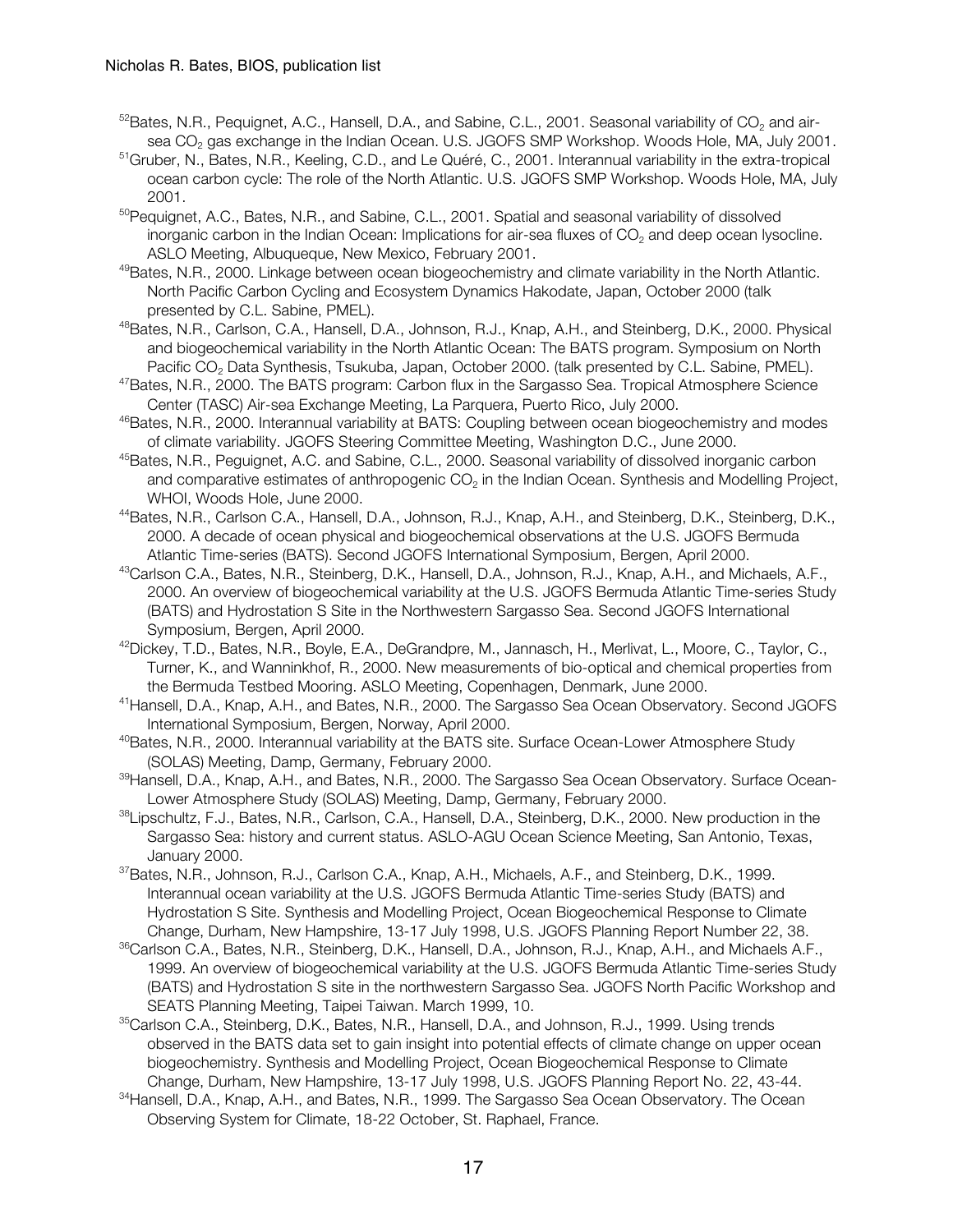- <sup>33</sup>Bates, N.R., Johnson, R.J., Carlson C.A., Knap, A.H., Michaels, A.F., and Steinberg, D.K., 1998. Interannual Ocean Variability at the U.S. JGOFS Bermuda Atlantic Time-series Study (BATS) and Hydrostation S site. European Geophysical Society Meeting, Nice, April 8-12, 1998. EOS Transactions, 79 (1), OS171.
- <sup>32</sup>Bates, N.R., and Govet, C., 1998. Basin and global scale carbon modelling. U.S. Synthesis and Modelling Project Planning Workshop Report, Time-Series Stations and Modelling, Snowbird, Utah, 22-27 July, 1997, U.S. JGOFS Planning Report Number 21, 38.
- <sup>31</sup>Bates, N.R., and Hansell, D.A., 1998. Hydrographic and biogeochemical signals in the surface ocean between the Chesapeake Bay-Cape Hatteras Shelf and Bermuda: Implications for the export of shelf/terrestrial organic carbon. ASLO-AGU meeting, San Diego, Feb. 1998. EOS Transactions, AGU, 79 (1), OS78.
- 30Carlson C.A., Bates, N.R., Hansell, D.A. and Ducklow, H.W., 1998. The use of gas tight bags and biogeochemical tracers (DOC and TCO<sub>2</sub>) to estimate the growth efficiency of bacterioplankton in the Ross Sea, Antarctica. ASLO-AGU meeting, San Diego, Feb. 1998. EOS Transactions, AGU, 79 (1), OS109.
- <sup>29</sup>Carlson C.A., Hansell, D.A., Bates, N.R., Ducklow, H.W., and Smith, W.O., 1998. Organic carbon partitioning during spring phytoplankton blooms in the Ross Sea polynyas and the Sargasso Sea. U.S. Synthesis and Modelling Project Planning Workshop Report, Time-Series Stations and Modelling, Snowbird, Utah, 22-27 July, 1997, U.S. JGOFS Planning Report Number 21, 44.
- <sup>28</sup>Michaels, A.F., Ammerman, J.W., Bates, N.R., and Knap, A.H., 1998. Nitrogen fixation, carbon cycling and the Sargasso Sea. ASLO-AGU meeting, San Diego, February 1998. EOS Transactions, AGU, 79 (1), OS43.
- $^{27}$ Michaels, A.F., Siegel, D.A., Johnson, R.J., Nelson, N.B., Bates, N.R., and Knap, A.H., 1998. Hydrostation S, the Bermuda Atlantic Time-series Study and decadal variability in the Sargasso Sea. ASLO-AGU meeting, San Diego, February 1998. EOS Transactions, AGU, 79 (1), OS54.
- <sup>26</sup>Ono, S., Najjar, R., Ennyu, A., and Bates, N.R., 1998. Shallow remineralization in the Sargasso Sea estimated from seasonal variations in oxygen and dissolved inorganic carbon. AGU Meeting, San Francisco), EOS Transactions, AGU.
- <sup>25</sup>Steinberg, D.K., Carlson, C.A., Bates, N.R., Goldthwait, S., Madin, L., and Michaels, A.F., 1998. Zooplankton vertical migrations and the active transport of dissolved organic and inorganic carbon in the Sargasso Sea. U.S. Synthesis and Modelling Project Planning Workshop Report, Time-Series Stations and Modelling, Snowbird, Utah, 22-27 July, 1997, U.S. JGOFS Planning Report No. 21, 81.
- $24$ Bates, N.R., 1997. The impact of hurricanes on the local to global estimates of air-sea exchange of CO<sub>2</sub>. AGU Spring Meeting, Baltimore, Maryland. EOS Transactions, AGU, 78 (2), S89.
- <sup>23</sup>Bates, N.R., Carlson, C.A., and Hansell, D.A., 1997. Comparison of inorganic and organic carbon cycling between the Sargasso Sea and Ross Sea. International JGOFS Modelling Symposium, 20-26 May 1997, p. A2.
- <sup>22</sup>Bates, N.R., Knap, A.H., Michaels, A.F., Steinberg, D.K., Carlson, C.A., Hansell, D.A., Johnson, R.J., and Bell, S.J., 1997. Ocean Variability at the U.S. JGOFS Bermuda Atlantic Time-series Study (BATS) site. Int. JGOFS Modelling Symposium, 20-26 May, p. 17.<br><sup>21</sup>Steinberg, D.K., Carlson, C.A., Bates, N.R., and Michaels, A.F., 1997. Zooplankton vertical migrations and
- the active transport of dissolved organic and inorganic carbon in the Sargasso Sea. ASLO Spring Meeting, Santa Fe, New Mexico.
- <sup>20</sup>Bates, N.R., Michaels, A.F., and Knap, A.H., 1996. Spatial variability of  $CO<sub>2</sub>$  species in the Sargasso Sea. CO<sub>2</sub> in the Oceans Meeting, Puerto Rico, 22-26 January, 1996, Caribbean Journal of Science, 32(3), 262.
- <sup>19</sup>Bates, N.R., 1996. Measurements of total carbon dioxide (TCO<sub>2</sub>) in seawater: calibration of TCO<sub>2</sub> analyses from a multiyear oceanic time series in the Sargasso Sea. CO<sub>2</sub> in the Oceans Meeting, Puerto Rico, 22-26 January, 1996, Caribbean Journal of Science, 32(3), 303-304.
- <sup>18</sup>Bates, N.R., Takahashi, T., Chipman, D.W., Howse, F., Goddard, J.G. and Knap, A.H., 1996. Diurnal to seasonal variability of pCO<sub>2</sub> in the Sargasso Sea. ASLO/AGU Meeting, La Jolla, CA, 18-22 February, 1996.